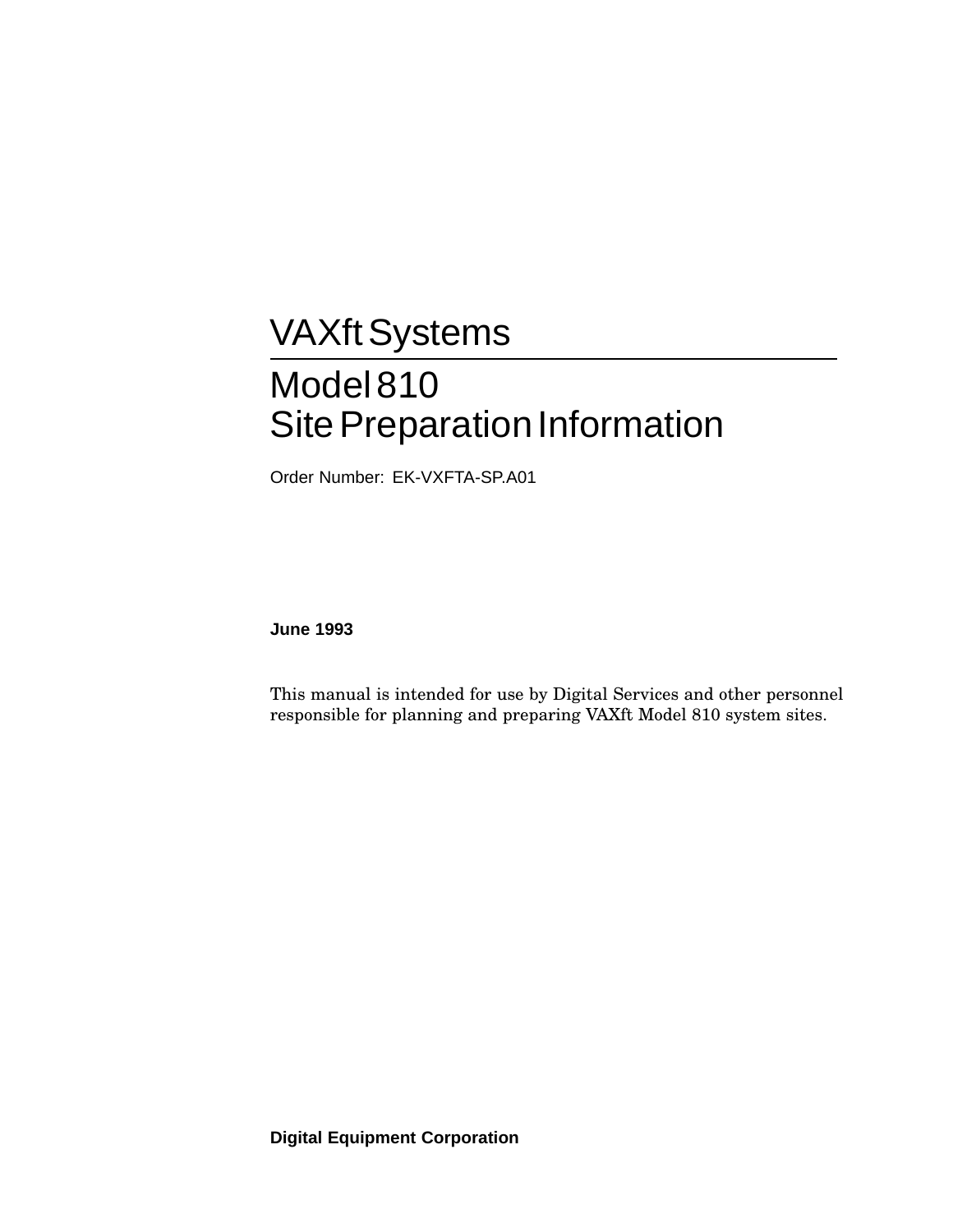#### **June 1993**

The information in this document is subject to change without notice and should not be construed as a commitment by Digital Equipment Corporation. Digital Equipment Corporation assumes no responsibility for any errors that may appear in this document.

No responsibility is assumed for the use or reliability of software on equipment that is not supplied by Digital Equipment Corporation or its affiliated companies.

Restricted Rights: Use, duplication, or disclosure by the U.S. Government is subject to restrictions as set forth in subparagraph  $(c)(1)(ii)$  of the Rights in Technical Data and Computer Software clause at DFARS 252.227-7013.

© Digital Equipment Corporation June 1993.

All Rights Reserved. Printed in Canada

The following are trademarks of Digital Equipment Corporation: CompacTape, OpenVMS, ThinWire, TK, UETP, VAX, VAXft, VMS, and the DIGITAL logo.

**FCC NOTICE:** This equipment generates, uses, and may emit radio frequency energy. It has been tested and found to comply with the limits for a Class A computing device pursuant to Subpart J of Part 15 of FCC rules of operation in a commercial environment. This equipment, when operated in a residential area, may cause interference to radio/TV communications. In such event the user (owner), at his own expense, may be required to take corrective measures.

This document is available on CDROM.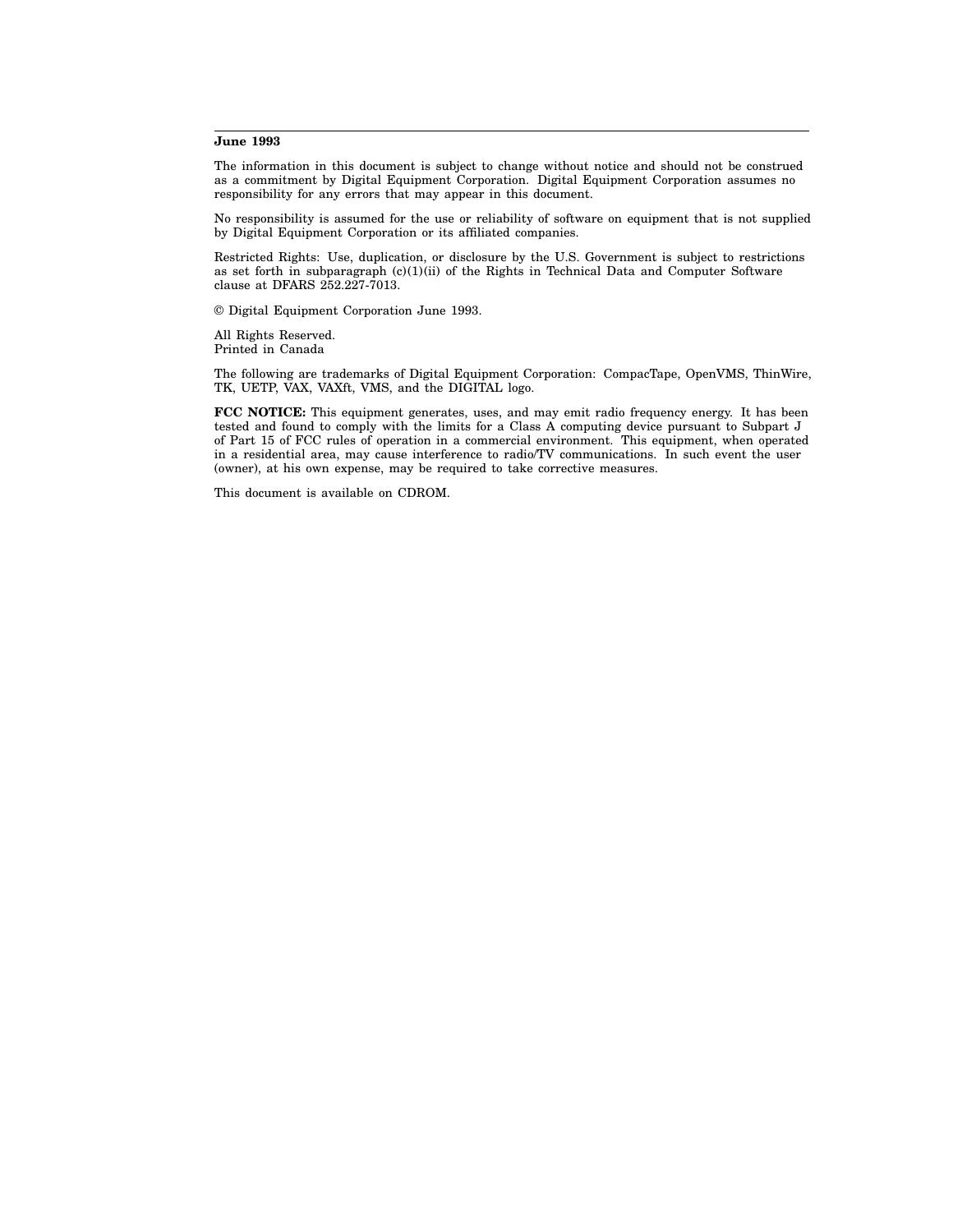## **Documentation Map**

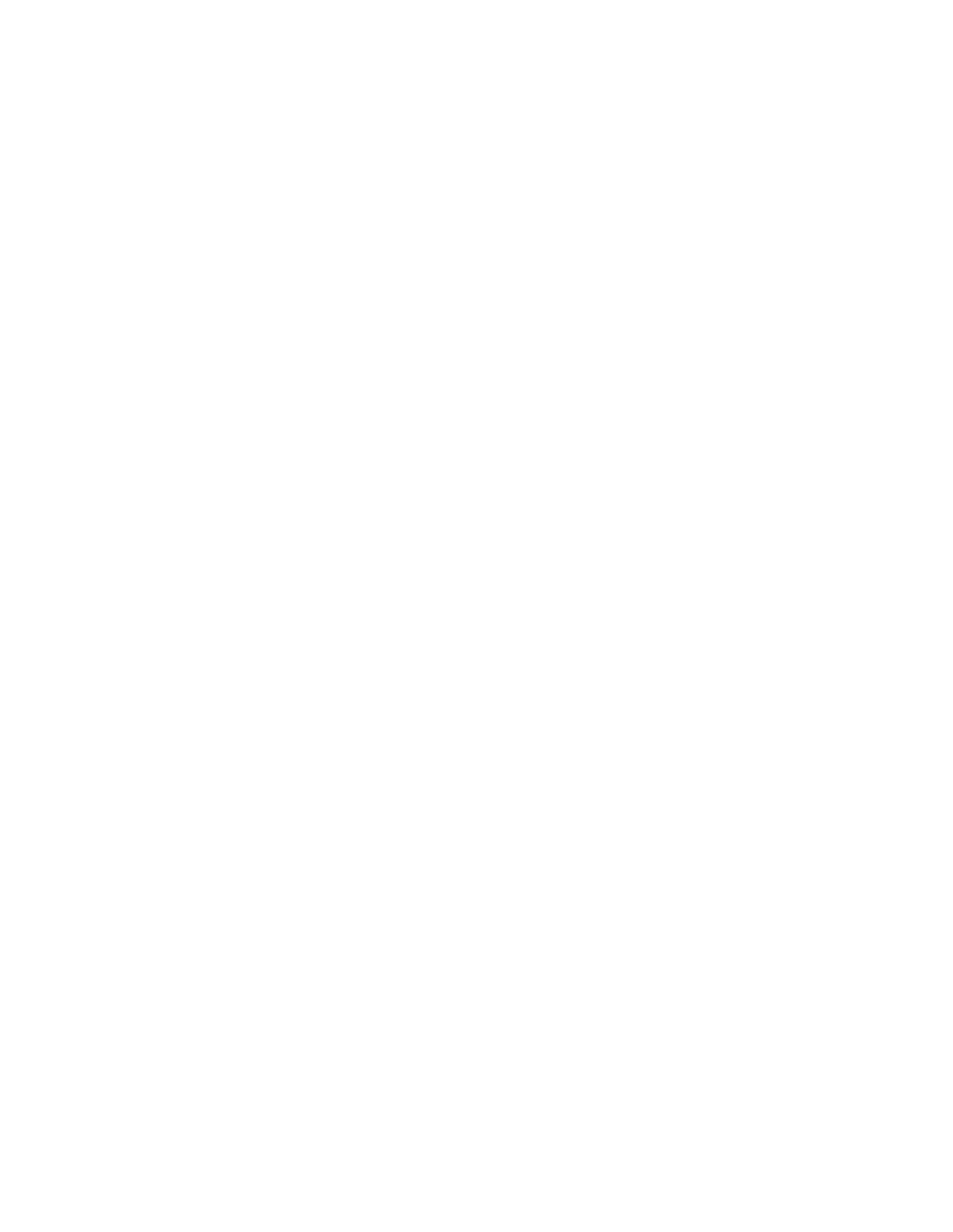# **Contents**

| 1            |                |                                      |          |
|--------------|----------------|--------------------------------------|----------|
|              | 1.1            |                                      | $1 - 1$  |
|              | 1.2            |                                      | $1 - 4$  |
| $\mathbf{2}$ |                | <b>System Site Preparation</b>       |          |
|              | 2.1            |                                      | $2 - 1$  |
|              | 2.1.1          |                                      | $2 - 1$  |
|              | 2.1.2          |                                      | $2 - 1$  |
|              | 2.1.3          |                                      | $2 - 2$  |
|              | 2.2            |                                      | $2 - 2$  |
|              | 2.2.1          |                                      | $2 - 2$  |
|              | 2.2.2          |                                      | $2 - 3$  |
|              | 2.2.3          |                                      | $2 - 5$  |
|              | 2.2.4          |                                      | $2 - 6$  |
|              | 2.3            |                                      | $2 - 6$  |
|              | 2.3.1          | Temperature and Humidity             | $2 - 6$  |
|              | 2.3.2          |                                      | $2 - 8$  |
|              | 2.3.3          |                                      | $2 - 8$  |
| 3            |                | <b>Power and Safety Requirements</b> |          |
|              | 3.1            |                                      | $3 - 1$  |
|              | 3.1.1          |                                      | $3 - 1$  |
|              | 3.1.2          |                                      | $3 - 5$  |
|              | 3.1.3          | AC Power Cables and Connectors       | $3 - 5$  |
|              | 3.1.4          |                                      | $3 - 6$  |
|              | 3.2            |                                      | $3 - 12$ |
|              | <b>Figures</b> |                                      |          |
|              | $1 - 1$        |                                      | $1 - 2$  |
|              | $1 - 2$        | Expanded System Configuration        | $1 - 3$  |
|              | $2 - 1$        | Model 810 Cabinet Space Requirements | $2 - 4$  |
|              | $2 - 2$        | CPU Cabinet Airflow Pattern          | $2 - 5$  |
|              | $2 - 3$        |                                      | $2 - 7$  |
|              | $3 - 1$        |                                      | $3 - 2$  |
|              | $3 - 2$        |                                      | $3 - 3$  |

3–3 AC Power Distribution with Uninterruptible Power Supplies . . . . . . . 3–4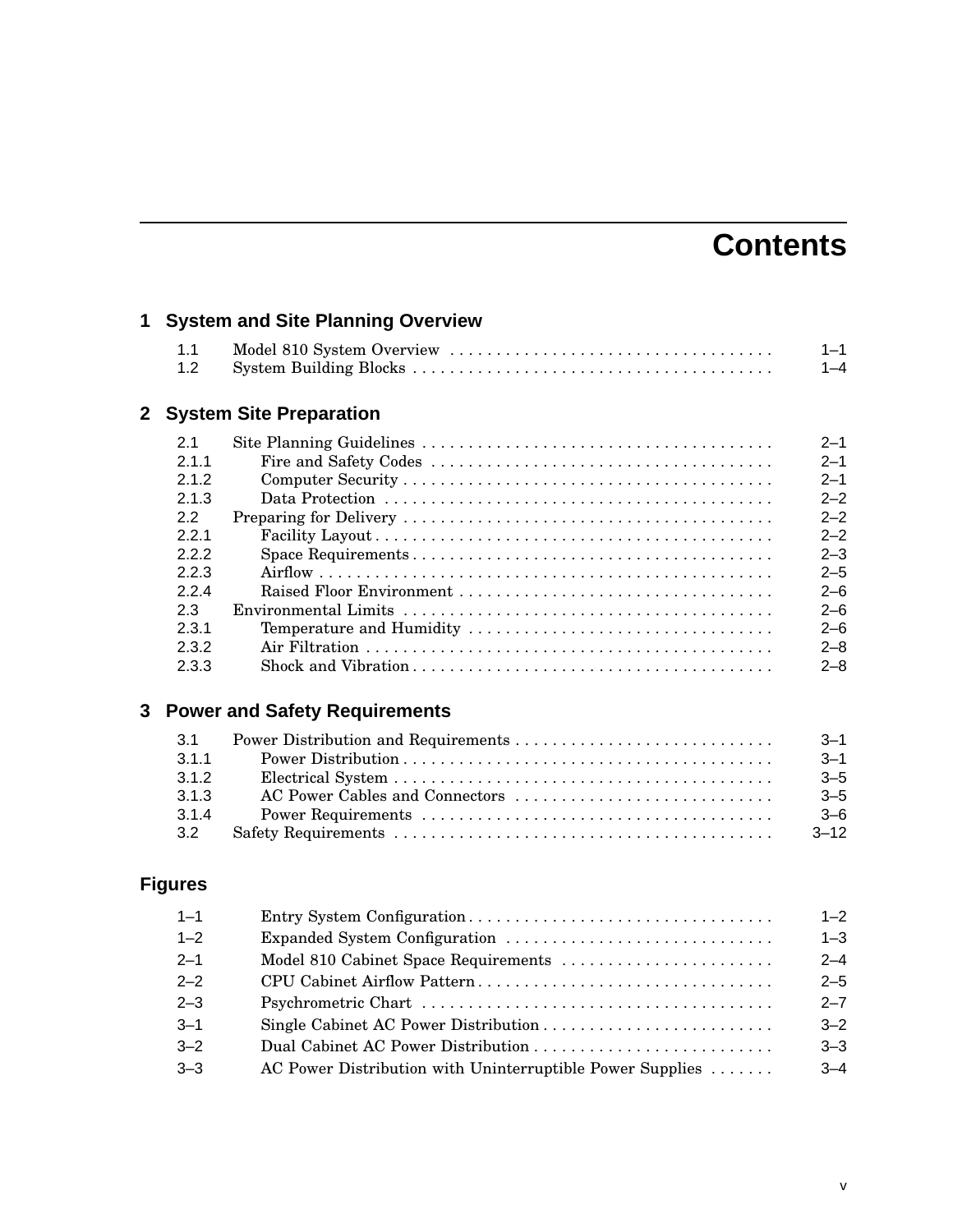## **Tables**

| $1 - 1$ |                                                       | $1 - 4$  |
|---------|-------------------------------------------------------|----------|
| $2 - 1$ | Model 810 Cabinet Dimensions and Weights              | $2 - 3$  |
| $2 - 2$ | Temperature and Humidity Specifications               | $2 - 6$  |
| $2 - 3$ | Model 810 Shock and Vibration Specifications          | $2 - 8$  |
| $3 - 1$ |                                                       | $3 - 5$  |
| $3 - 2$ |                                                       | $3 - 6$  |
| $3 - 3$ | Entry System and Single Cabinet Package 120 Vac Power | $3 - 6$  |
| $3 - 4$ | Entry System and Single Cabinet Package 240 Vac Power | $3 - 7$  |
| $3 - 5$ | Dual Cabinet/Advantage Server 120 Vac Power           | $3 - 8$  |
| $3 - 6$ | Dual Cabinet/Advantage Server 240 Vac Power           | $3 - 9$  |
| $3 - 7$ | Dual Cabinet Package/Advantage Server 120 Vac Power   | $3 - 10$ |
| $-8$    | Dual Cabinet Package/Advantage Server 240 Vac Power   | $3 - 11$ |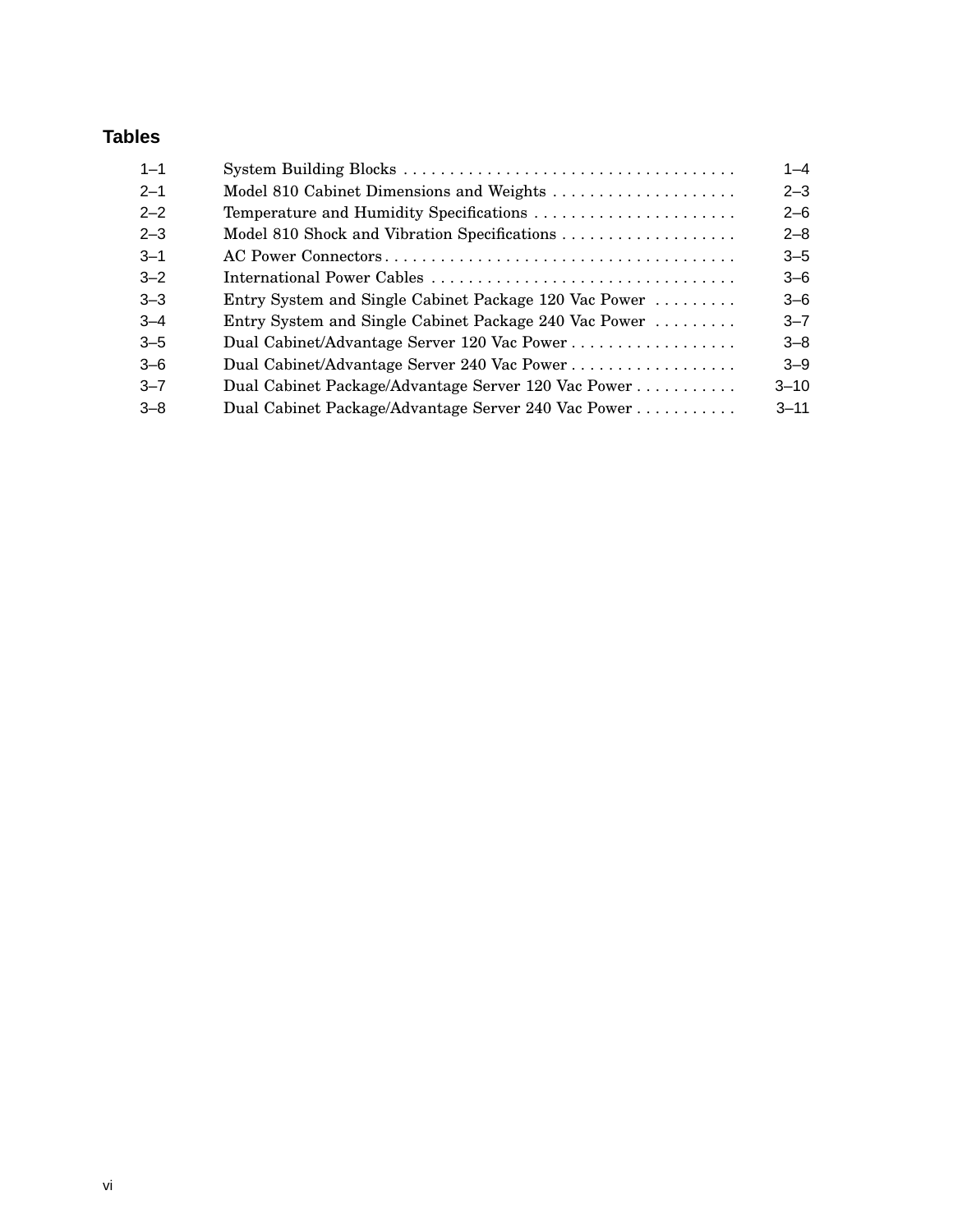**1**

# **System and Site Planning Overview**

This chapter includes:

- Model 810 system overview
- System building blocks

The *Site Environmental Preparation Guide* (EK-CSEPG-MA) provides further information on site planning and computer room environments.

## **1.1 Model 810 System Overview**

The Model 810 system uses fault-tolerant techniques for error analysis and hardware redundancy to provide a continuously operating computer environment. It has redundant modules and error checking mechanisms that provide the following functions:

- Error capture for detecting and reporting an error.
- Error recovery for removing the effects of an error.
- Faulted device restoration for returning the system to full redundancy.

The Model 810 is available in two cabinet configurations: entry and expanded systems. Figure 1–1 shows the entry system configuration of a standalone CPU cabinet which includes two duplicated zones.

Figure 1–2 shows the expanded configuration with CPU and expansion cabinets. The expansion cabinet may contain disk storage arrays, tape drives, tape loader, and a power system.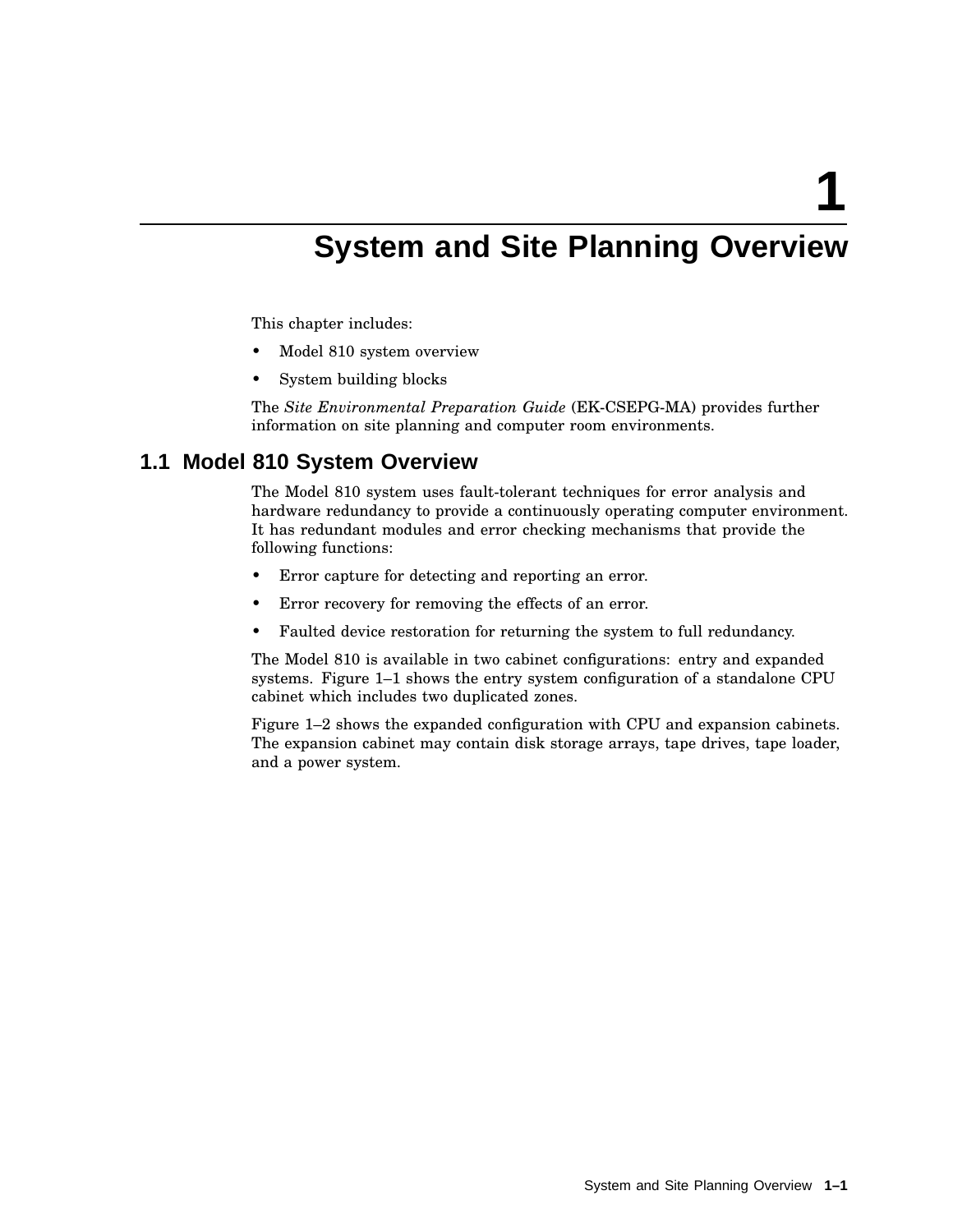

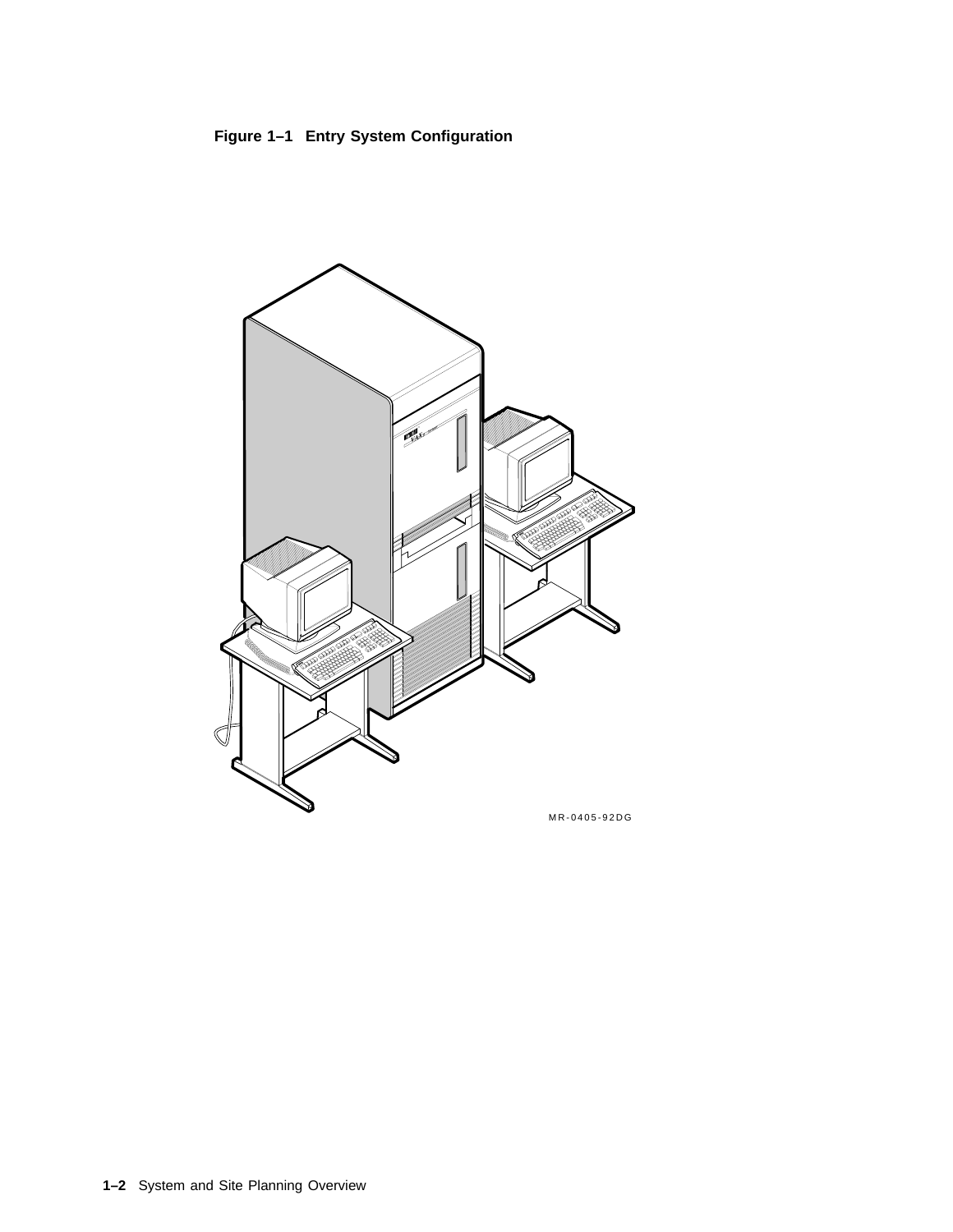

**Figure 1–2 Expanded System Configuration**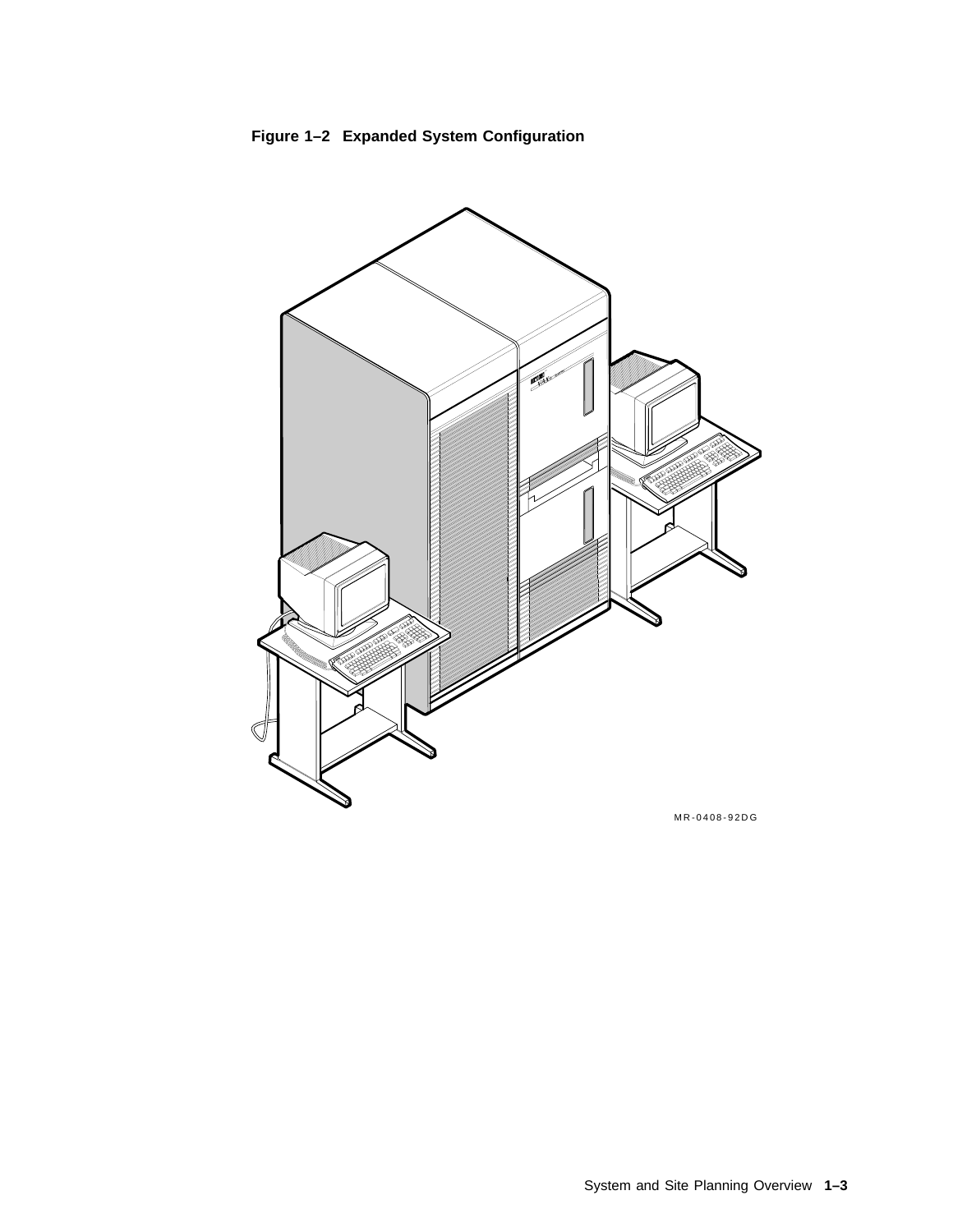## **1.2 System Building Blocks**

Table 1–1 specifies the system building blocks (SBBs) for each system configuration and the related components.

| <b>SBB Number</b> | <b>System Type</b>                      | <b>Input Power</b> | <b>System Components</b>                                                                                                                                               |
|-------------------|-----------------------------------------|--------------------|------------------------------------------------------------------------------------------------------------------------------------------------------------------------|
| 56CAA-BA          | Entry System                            | 120/240 Vac        | CPU cabinet with 2 zones<br>including: 2 CPUs, 1 I/O processor,<br>2 DSSI interfaces, 1 Ethernet<br>interface, 32 MB memory                                            |
|                   |                                         |                    | - OpenVMS software<br>- Volume Shadowing for OpenVMS<br>- VAXft System Services                                                                                        |
| SV-56CAB-BA       | Single Cabinet<br>Package               | $120/240$ Vac      | CPU cabinet with 2 zones<br>including: 2 CPUs, 1 I/O processor,<br>2 DSSI interfaces, 1 Ethernet<br>interface, 1 RF35 drive, in-zone<br>disk cabinet kit, 64 MB memory |
|                   |                                         |                    | - OpenVMS software<br>- Volume Shadowing for OpenVMS<br>- VAXft System Services                                                                                        |
| SV-56CBB-BE       | Dual Cabinet<br>Package                 | $120/240$ Vac      | CPU cabinet with 2 zones<br>including: 2 CPUs, 1 I/O processor,<br>2 DSSI interfaces, 2 Ethernet<br>interfaces, 64 MB memory                                           |
|                   |                                         |                    | Expansion cabinet including:<br>2 SF35-BK drives, 2 power<br>distribution boxes                                                                                        |
|                   |                                         |                    | - OpenVMS software<br>- Volume Shadowing for OpenVMS<br>- VAXft System Services                                                                                        |
| SV-56CBB-BJ       | Dual Cabinet<br>Package                 | $120/240$ Vac      | CPU cabinet with 2 zones<br>including: 2 CPUs, 1 I/O processor,<br>2 DSSI interfaces, 2 Ethernet<br>interfaces, 64 MB memory                                           |
|                   |                                         |                    | Expansion cabinet including:<br>2 SF35-BK drives, 2 power<br>distribution boxes                                                                                        |
|                   |                                         |                    | - OpenVMS software<br>Volume Shadowing for OpenVMS<br>- VAXft System Services                                                                                          |
| DV-56CBB-BE       | Dual Cabinet<br><b>Advantage Server</b> | $120/240$ Vac      | CPU cabinet with 2 zones<br>including: 2 CPUs, 1 I/O processor,<br>2 DSSI interfaces, 2 Ethernet<br>interfaces, 64 MB memory                                           |
|                   |                                         |                    | (continued on next page)                                                                                                                                               |

**Table 1–1 System Building Blocks**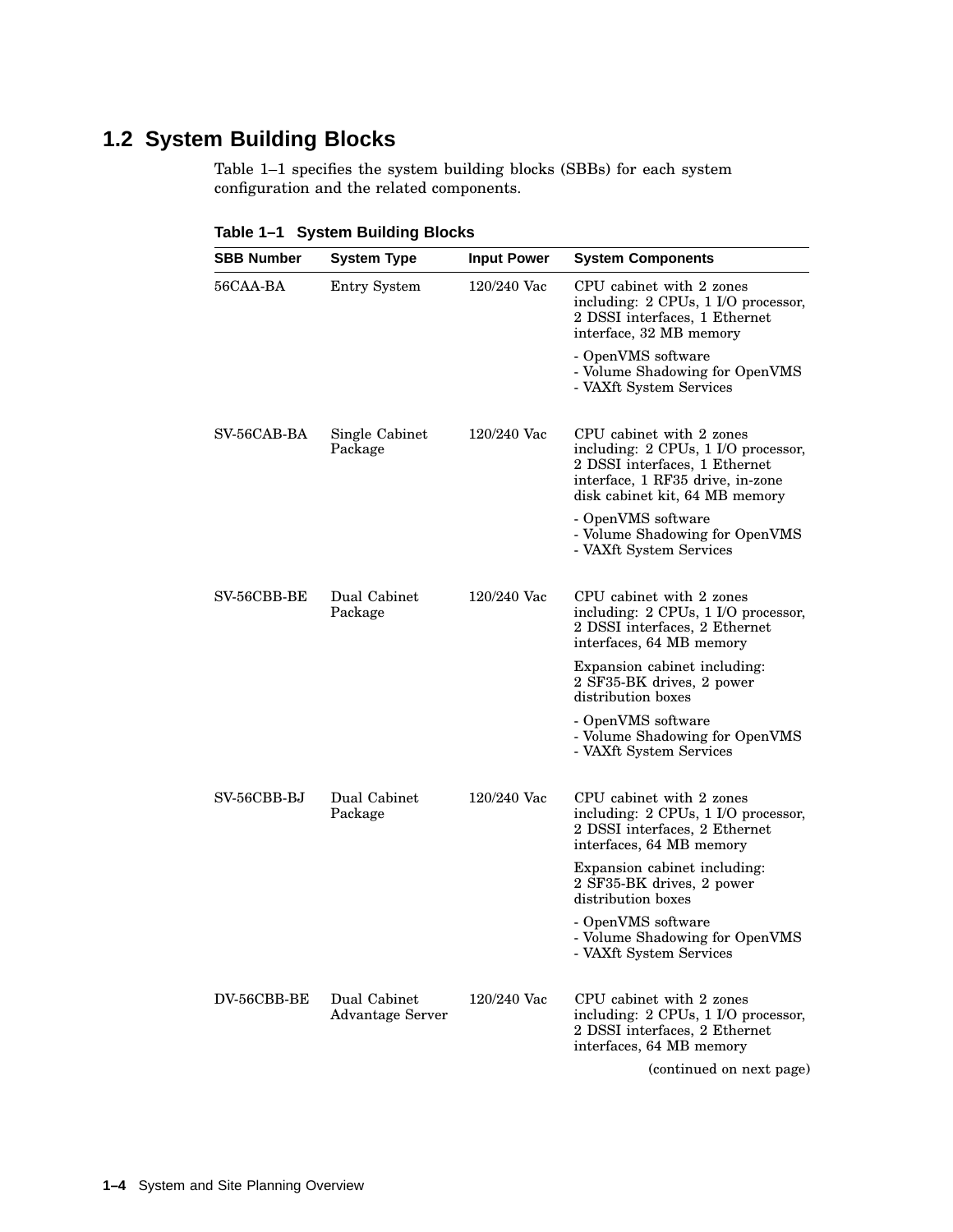| <b>SBB Number</b> | <b>System Type</b>               | <b>Input Power</b> | <b>System Components</b>                                                                                                     |
|-------------------|----------------------------------|--------------------|------------------------------------------------------------------------------------------------------------------------------|
|                   |                                  |                    | Expansion cabinet including:<br>2 SF35-BK drives, 2 power<br>distribution boxes, 1 TF85C-BA<br>tape drive                    |
|                   |                                  |                    | - OpenVMS software<br>- Volume Shadowing for OpenVMS<br>- VAXft System Services<br>- NAS400 software                         |
| $DV-56CBB-BJ$     | Dual Cabinet<br>Advantage Server | $120/240$ Vac      | CPU cabinet with 2 zones<br>including: 2 CPUs, 1 I/O processor,<br>2 DSSI interfaces, 2 Ethernet<br>interfaces, 64 MB memory |
|                   |                                  |                    | Expansion cabinet including:<br>2 SF35-BK drives, 2 power<br>distribution boxes, 1 TF85C-BA<br>tape drive                    |
|                   |                                  |                    | - OpenVMS software<br>- Volume Shadowing for OpenVMS<br>- VAXft System Services<br>- NAS400 software                         |

**Table 1–1 (Cont.) System Building Blocks**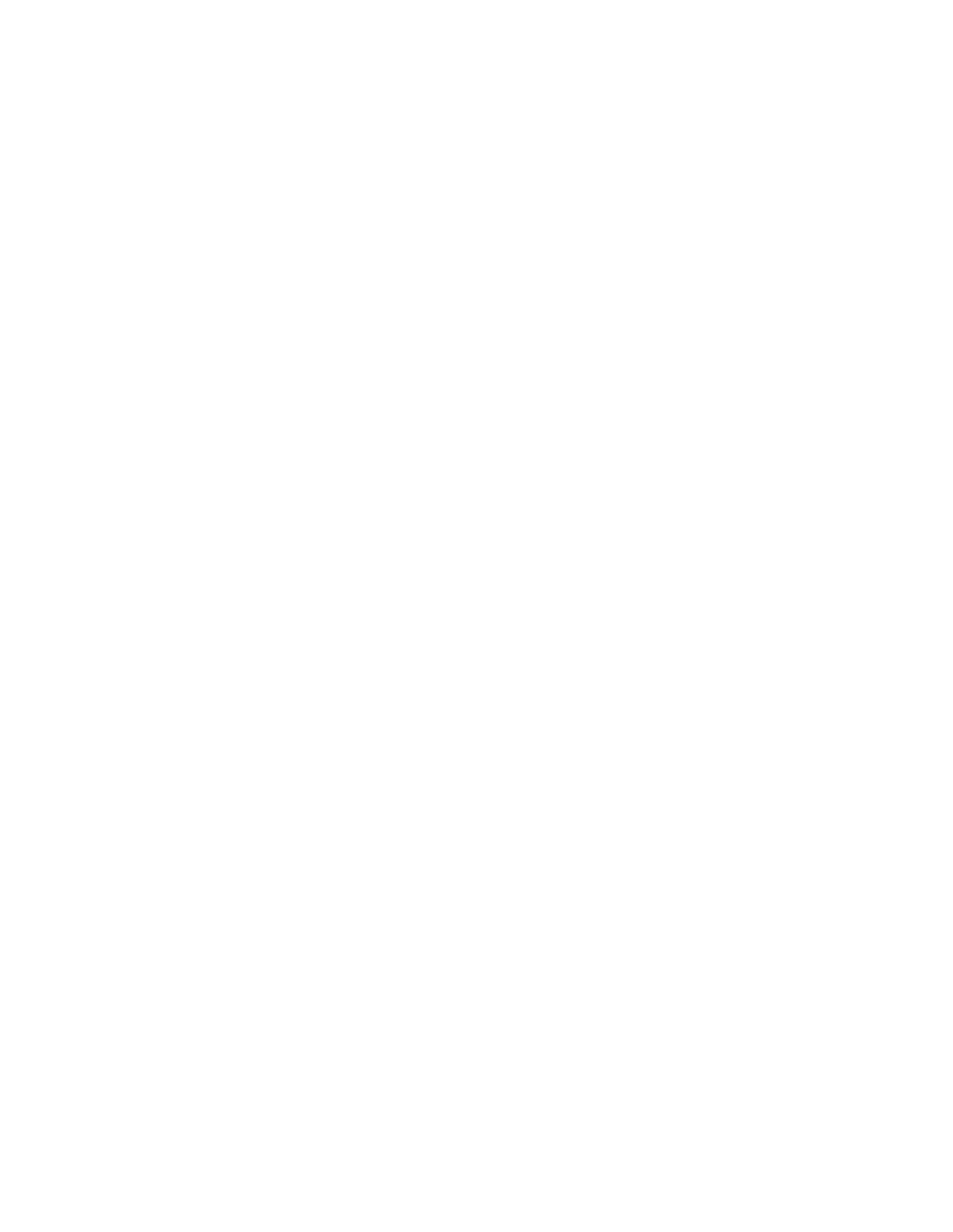# **System Site Preparation**

This chapter includes:

- Site planning guidelines
- Preparing for delivery
- Environmental limits

## **2.1 Site Planning Guidelines**

When planning a computer facility, the recommended guidelines are to:

- 1. Identify space, environmental, and power requirements.
- 2. Determine whether the computer facility meets the requirements and list necessary enhancements and changes.
- 3. The following steps are recommended:
	- a. Prepare a layout diagram of the installation area. Table 2–1 lists the system cabinet dimensions and weights.
	- b. Determine the air quality and cooling capabilities of the installation area. Table 2–2 lists the system temperature and humidity requirements.
	- c. Determine the required number, type, and location of ac power receptacles and circuit breakers. Section 3.1.4 lists the system power requirements.

### **2.1.1 Fire and Safety Codes**

The computer facility should conform to local fire and safety codes. The power distribution panel and master circuit breaker must be easily accessible.

For further information on fire and safety codes and practices, refer to the following U.S. National Fire Protection Association publications or to equivalent associations and codes:

- Standard for the Protection of Electronic Computer/Data Processing Equipment (NFPA 75)
- National Electrical Code (NFPA 70)

### **2.1.2 Computer Security**

Computer security can be important even where confidential work is not common practice. It is advisable to provide a separate computer room or facility, or to improve or extend the existing building security practices.

The goal is to provide protection for the computer area against potential damage to the equipment or its programs through carelessness, vandalism, or unauthorized operation.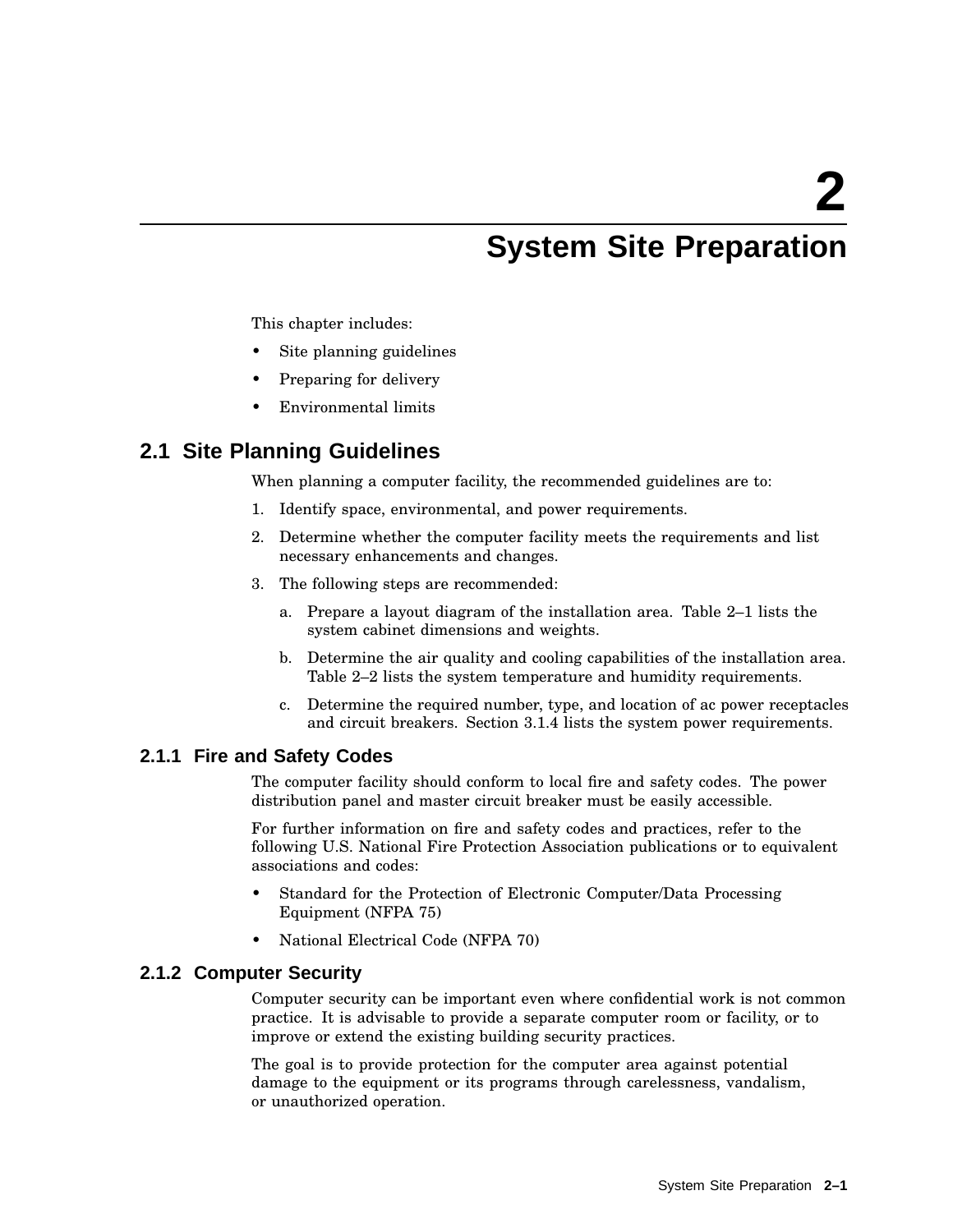## **2.1.3 Data Protection**

Consider the security of the system media, programs, and databases. Personnel, medical, financial, research, and other sensitive information should be safeguarded from unauthorized access, tampering, or disclosure.

Special safeguards should be considered for protecting vital data such as business records or information that is expensive or difficult to duplicate. Important data should be copied onto removable media on a regular basis and stored away from the computer area, preferably in a fireproof storage vault.

## **2.2 Preparing for Delivery**

In advance, review the route over which the equipment will be moved after delivery. Factors to consider are availability of an elevator, width and location of doors and aisles along the route, hallway restrictions (bends, slopes, or obstructions), and floor surfaces/protection.

If problems require the equipment to be unpacked and removed from the skids, remember that a cabinet is too heavy to be handled by one person.

Doors along the route should allow passage for the equipment and be without saddles or sills to allow movement of dollies.

To protect against marring of the floor surface, a suitable material such as 0.64 cm (0.25 in) plywood should be used to cover the floor along the route.

## **2.2.1 Facility Layout**

In advance, prepare the layout of the computer facility to determine the area required for the complete system configuration plus airflow and service access areas. Allow enough operating and maintenance access space for the terminals and printers you plan to connect to the system. Also consider human factors in the layout.

Other important factors to consider:

- **System access requirements**—A minimum of 1000 mm (39.4 in) is required in the front and rear of the cabinets for service and operating access.
- **Cooling airflow access**—A minimum of 61 cm (24 in) is required above the cabinets for cooling exhaust airflow.

**Note** \_\_

If the system is to be installed in an enclosed space, additional air cooling equipment may be required.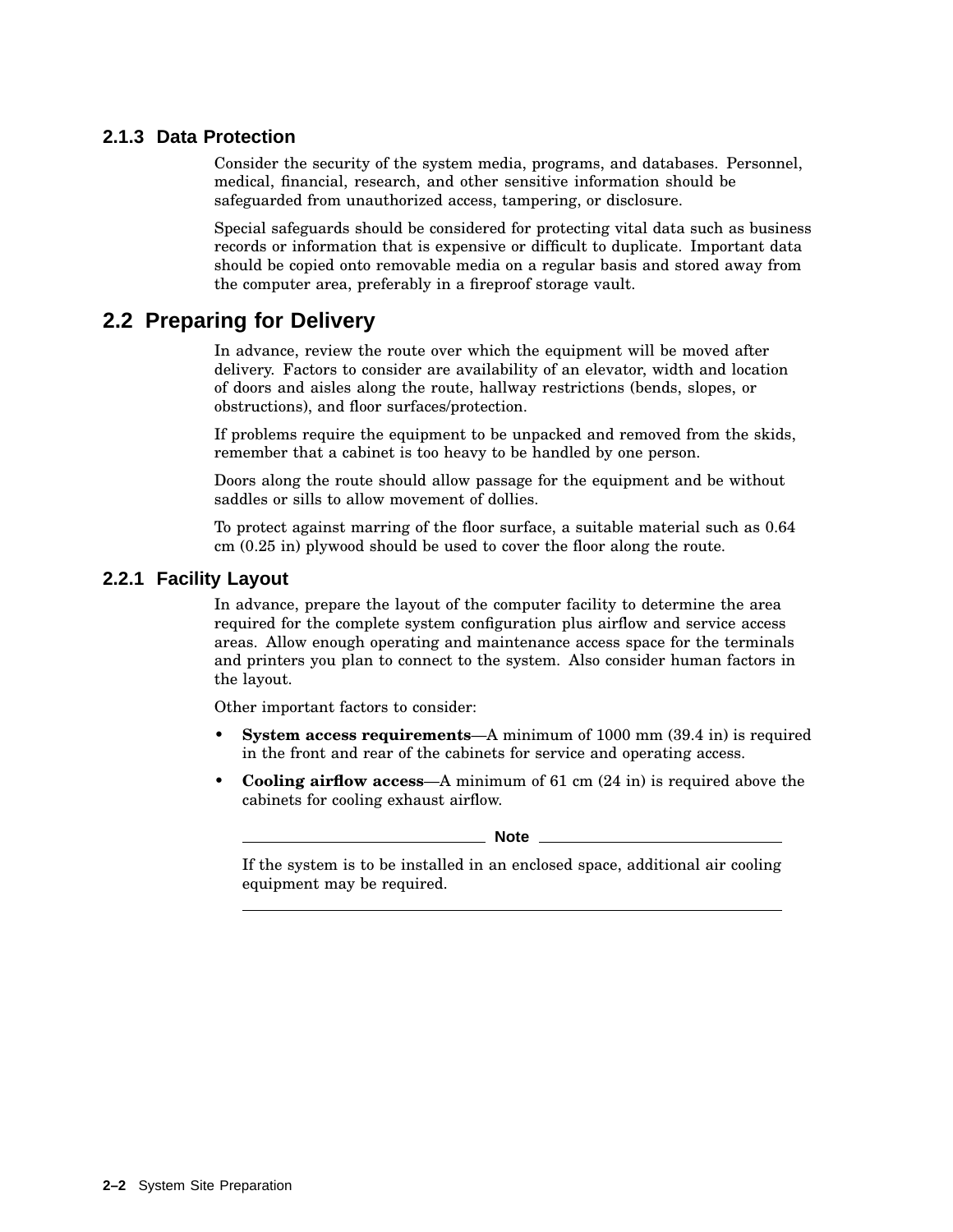- **Floor requirements**—The system must rest on a firm surface to allow full exhaust from the bottom. Soft surfaces, such as shag or deep-pile carpet, must be avoided unless a firm surface (such as floor tile) is installed on top of the carpet. The floor should be made of a material that minimizes static electricity, which can cause system failures or media damage.
- **Storage area**—A safe storage area should be provided for magnetic computer media, supplies, documents, spare parts, and maintenance tools.

**Caution**

Do not place food, beverages, offices supplies, or other materials on top of the cabinets. Areas around the system should not be used for storage.

#### **2.2.2 Space Requirements**

Table 2–1 specifies the CPU and expansion cabinet dimensions and weights. Figure 2–1 specifies the dimensions and clearance requirements for the CPU and expansion cabinets.

| <b>Specification</b>        | Value                        |  |  |
|-----------------------------|------------------------------|--|--|
| Skid and packaging removed: |                              |  |  |
| Height                      | $1702$ mm $(67$ in)          |  |  |
| Width                       | 610 mm $(24 \text{ in})$     |  |  |
| Depth                       | $876$ mm $(34.5 \text{ in})$ |  |  |
| Weight (maximum)            | 342 kg (755 lb)              |  |  |
| Point load                  | 86 kg (189 lb)               |  |  |
| Skid and packaging intact:  |                              |  |  |
| Height                      | $2083$ mm $(82$ in)          |  |  |
| Width                       | $914 \; \text{mm}$ (36 in)   |  |  |
| Depth                       | 1194 mm $(47 \text{ in})$    |  |  |
| Weight (maximum)            | 390 kg (860 lb)              |  |  |

**Table 2–1 Model 810 Cabinet Dimensions and Weights**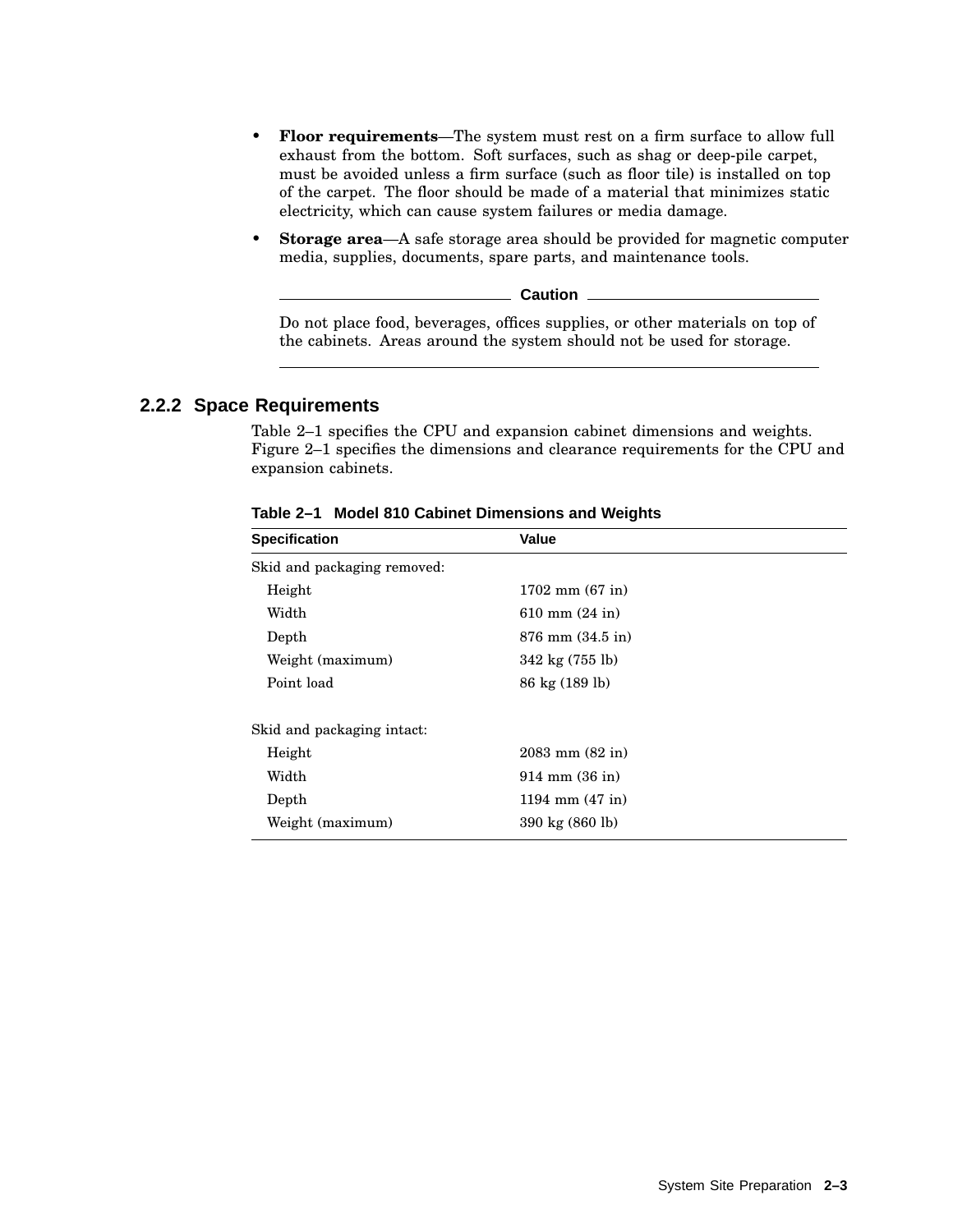

#### **Figure 2–1 Model 810 Cabinet Space Requirements**

MR−0031−93RAGS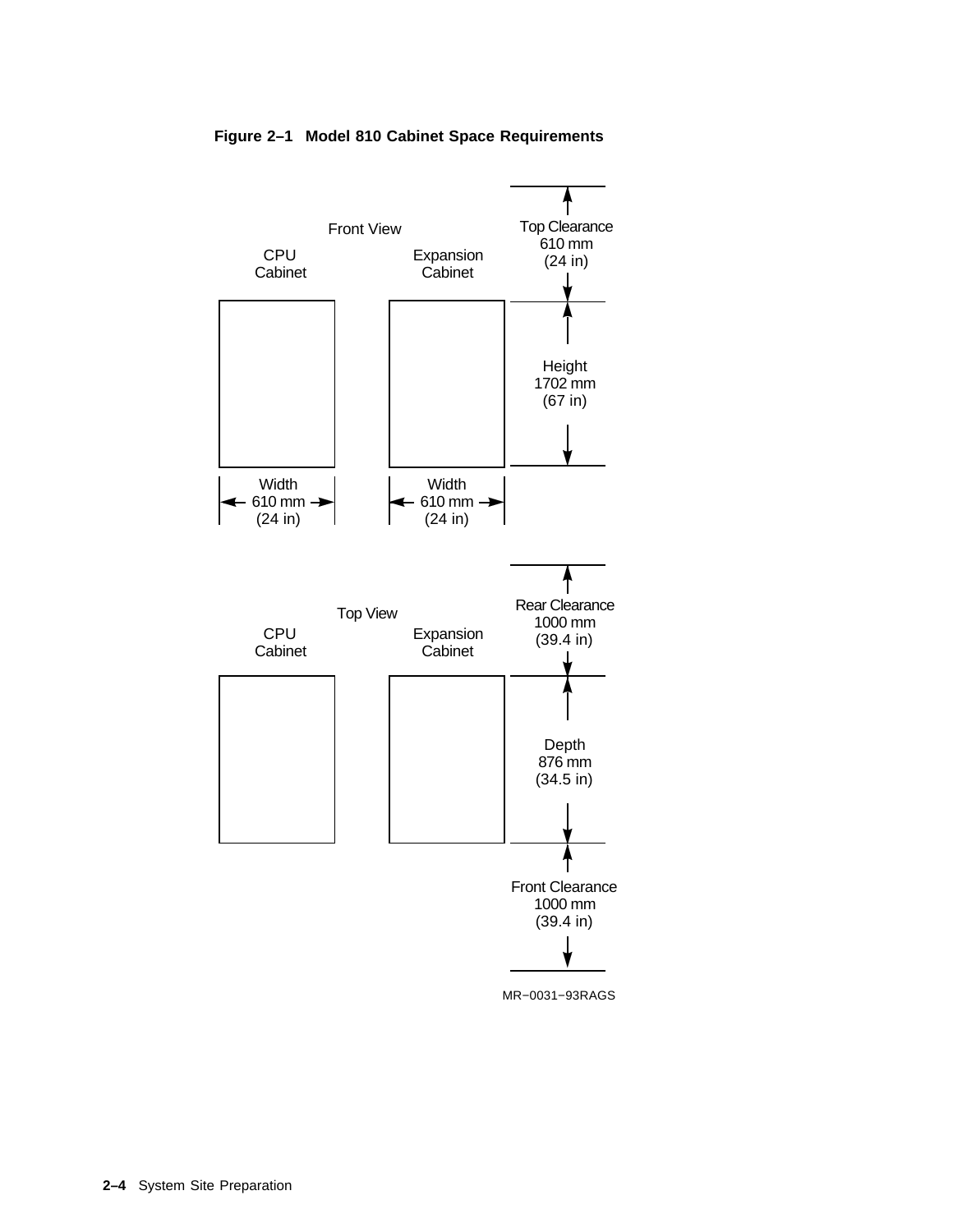### **2.2.3 Airflow**

The system layout must allow enough cool air to be delivered to the cabinets. Position the cabinets so the heated air from one system is not directed into the intake airflow of other systems.

Figure 2–2 shows airflow pattern for the CPU cabinet.

The devices installed in the expansion cabinet are equipped with internal cooling fans. Airflow through the expansion cabinet is front to rear.





MR-0468-92DG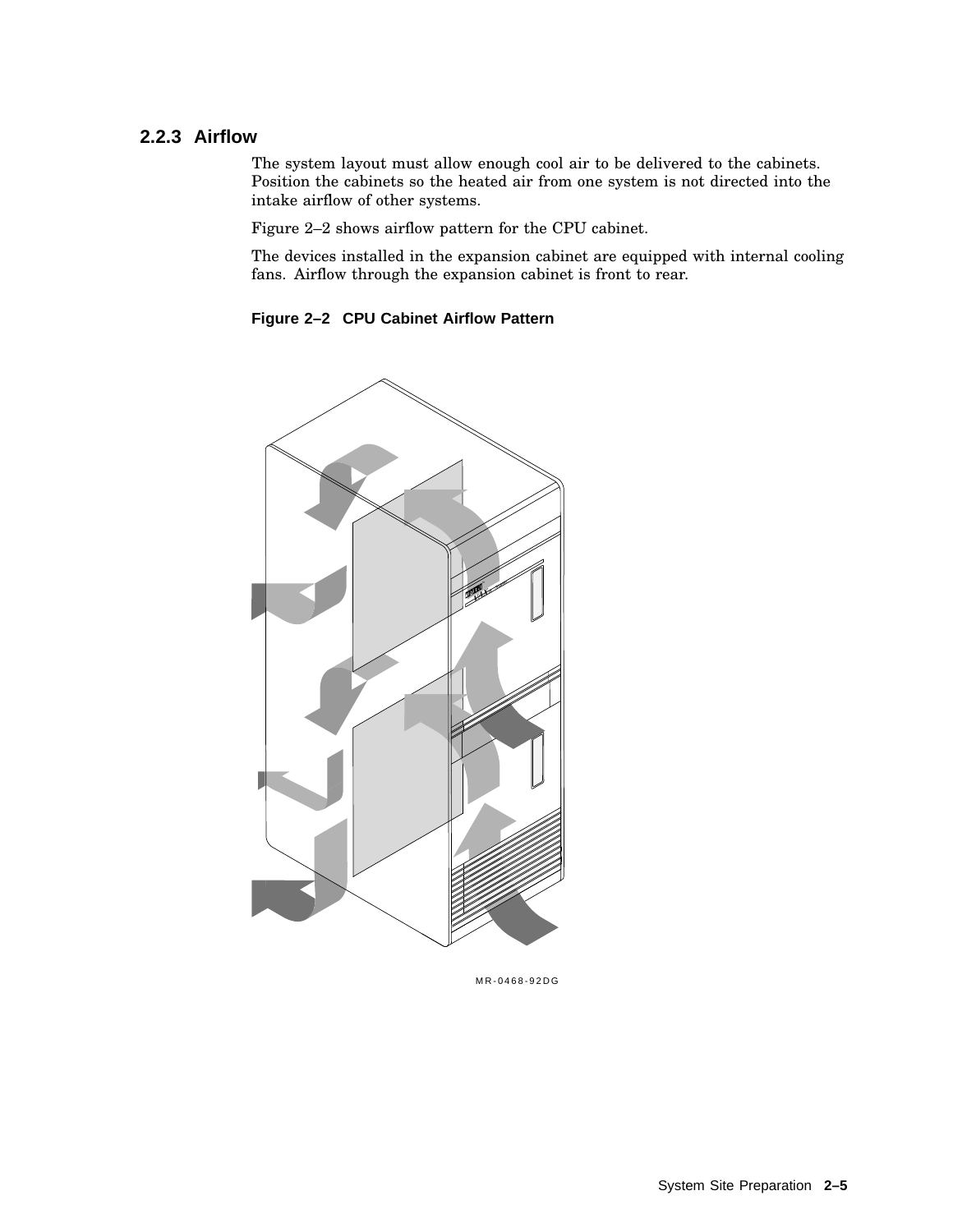## **2.2.4 Raised Floor Environment**

Raised flooring is frequently used in an air-conditioned computer facility. A raised floor provides optimum cooling, and reduces hazards and obstructions caused by power and communication cables.

Cutouts in the floor tiles must be large enough to allow cable connectors to pass through. The cutouts should be rounded and have molding to prevent cable damage.

Do not position the system cabinets over cool air outlets, perforations, or grills.

## **2.3 Environmental Limits**

The limits specified in this section must be observed to maintain maximum availability. Figure 2–3 shows the recommended environmental limits for the Model 810.

### **2.3.1 Temperature and Humidity**

A computer system may generate heat that cannot be dissipated without the use of air cooling equipment. A computer room should be capable of:

- Heating the computer room with all equipment off
- Cooling all equipment with all the equipment operating at maximum capacity on the warmest day
- Humidifying and dehumidifying the room within predetermined limits under all anticipated weather conditions

Low humidity allows static electricity to build up, while high humidity promotes corrosion. Both can affect storage media and should be avoided (Figure 2–3).

Temperature and humidity should be monitored and recorded at all times. The relative humidity may be increased or decreased, as necessary, using humidification and dehumidification equipment. The temperature and humidity requirements are specified in Table 2–2.

| Value                                   |
|-----------------------------------------|
|                                         |
| 15 °C to 32 °C (59 $^{\circ}$ to 90 °F) |
| -40 °C to 66 °C (-40 °F to 151 °F)      |
| -40 °C to 66 °C (-40 °F to 151 °F)      |
| $9^{\circ}$ C/hr $(16^{\circ}$ F/hr)    |
|                                         |
| $10\% - 90\%$                           |
| $10\% - 95\%$                           |
| $10\% - 95\%$                           |
| $50\%$ /hr (maximum)                    |
| $28^{\circ}$ C (82 $^{\circ}$ F)        |
| $46^{\circ}$ C (115 $^{\circ}$ F)       |
| $2^{\circ}$ C (36 $^{\circ}$ F)         |
|                                         |

**Table 2–2 Temperature and Humidity Specifications**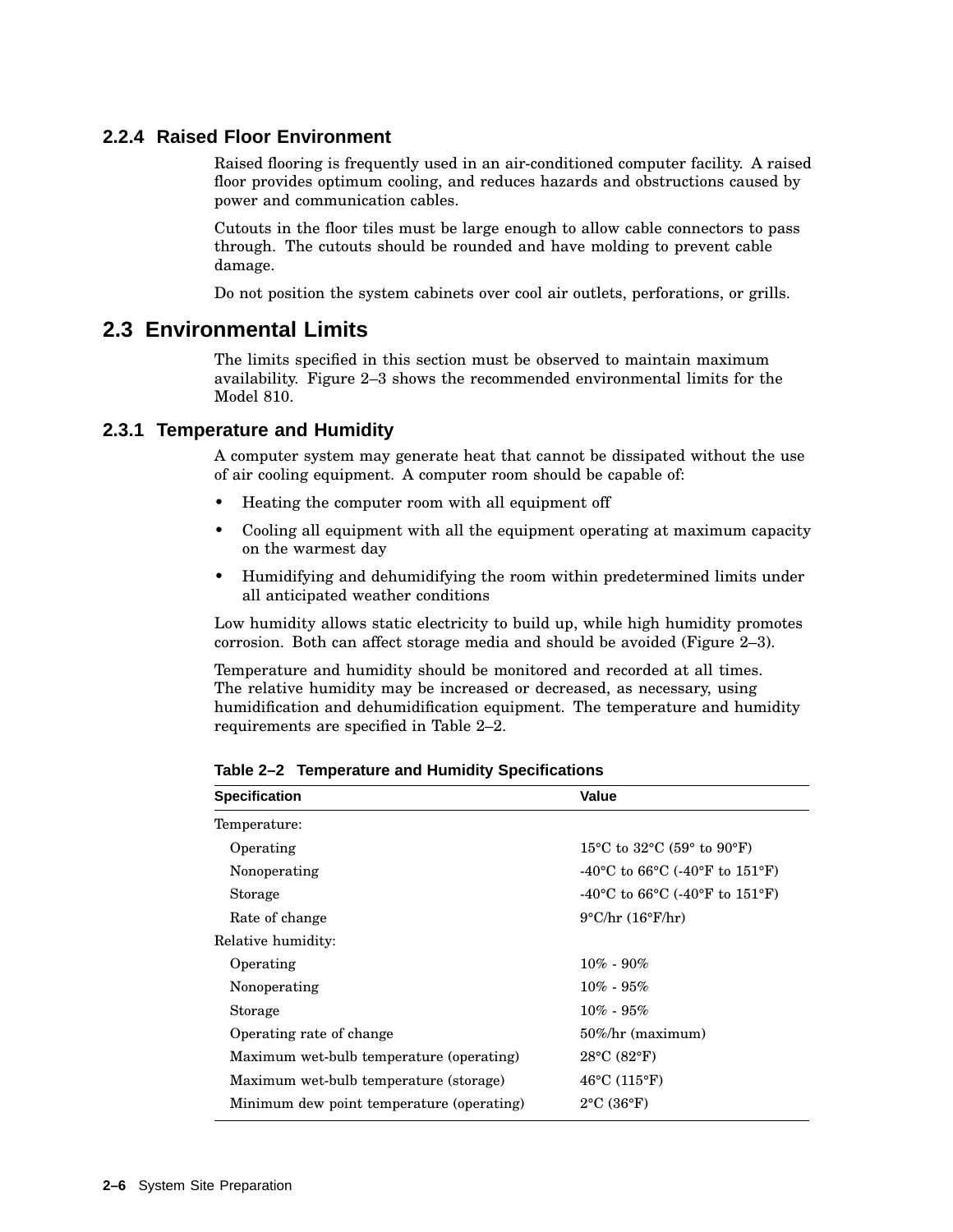

#### **Figure 2–3 Psychrometric Chart**

MR\_X1410\_89.DG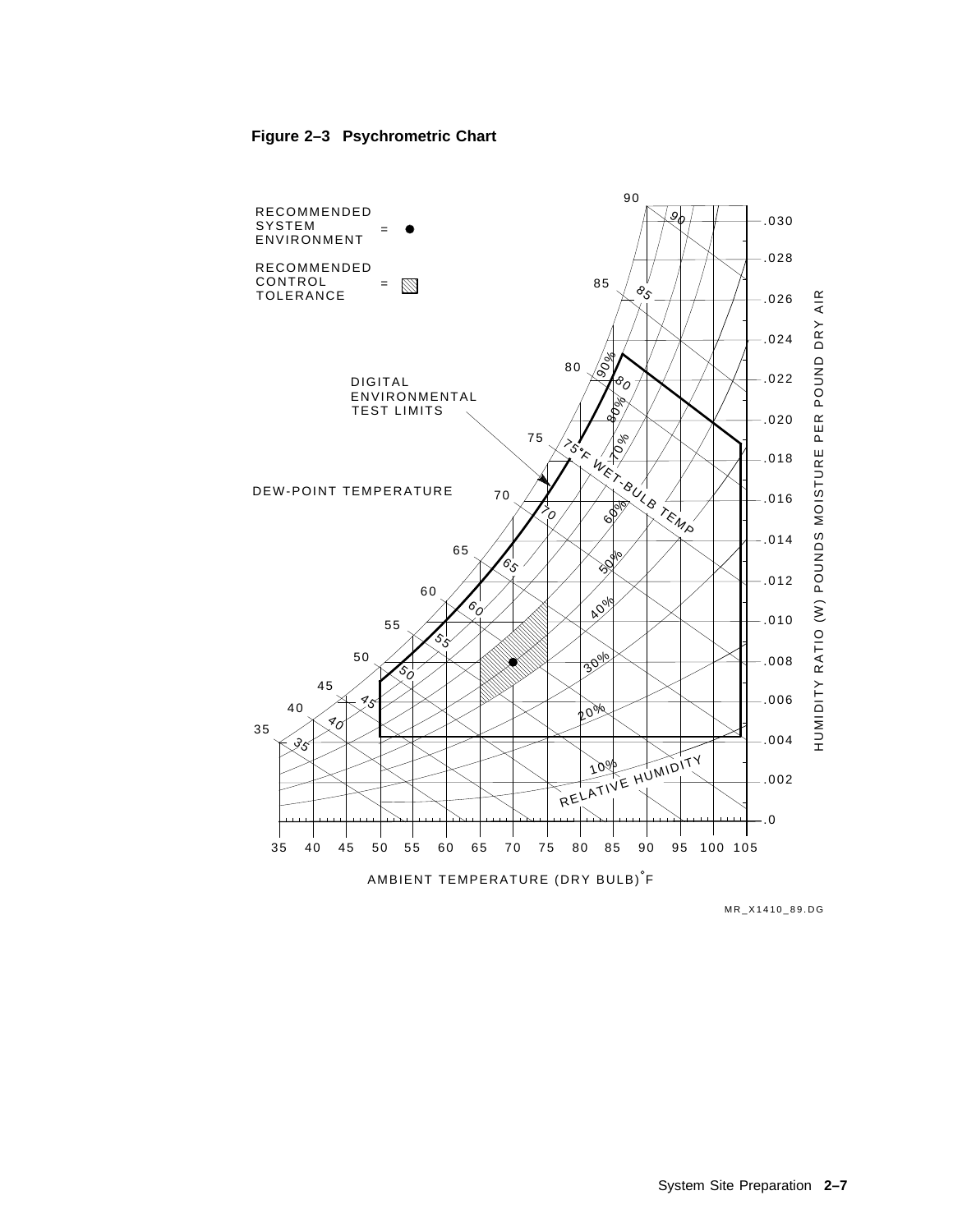## **2.3.2 Air Filtration**

Air cleanliness is important for the reliability of the disk drives and computer logic. The air conditioning system should filter the air to minimize dust, pollen, and other air contaminants.

If salt air, corrosive gases, or other pollutants are present, special chemical filtering may be required. In this case, consult a specialist in air conditioning and electronic corrosion.

## **2.3.3 Shock and Vibration**

The Model 810 is constructed to withstand normal intermittent building vibrations. However, it is impossible to anticipate all vibration conditions that might be encountered at all computer facilities. If shock and vibration levels at the site are severe or continuous, they should be measured and discussed with a Digital environmental support engineer and/or an engineering consultant.

Table 2–3 lists the shock and vibration specifications.

| <b>Specification</b>          | Value                                                                                         |  |  |
|-------------------------------|-----------------------------------------------------------------------------------------------|--|--|
| Shock:                        |                                                                                               |  |  |
| Operating                     | 5.0 g vertical for 10 ms                                                                      |  |  |
| Nonoperating                  | Incline impact $1 \text{ m/sec}$ (3.25 ft/sec)<br>Tilt drop $20.8 \text{ cm } (8 \text{ in})$ |  |  |
| Operating vibration           | 0.10 g at 5 Hz to 500 Hz                                                                      |  |  |
| Nonoperating vibration:       |                                                                                               |  |  |
| Frequency range, vertical     | 1.19 g at 5 Hz to 300 Hz                                                                      |  |  |
| Frequency range, longitudinal | 0.698 g at 5 Hz to 200 Hz                                                                     |  |  |
| Frequency range, lateral      | 0.698 g at 5 Hz to 200 Hz                                                                     |  |  |

**Table 2–3 Model 810 Shock and Vibration Specifications**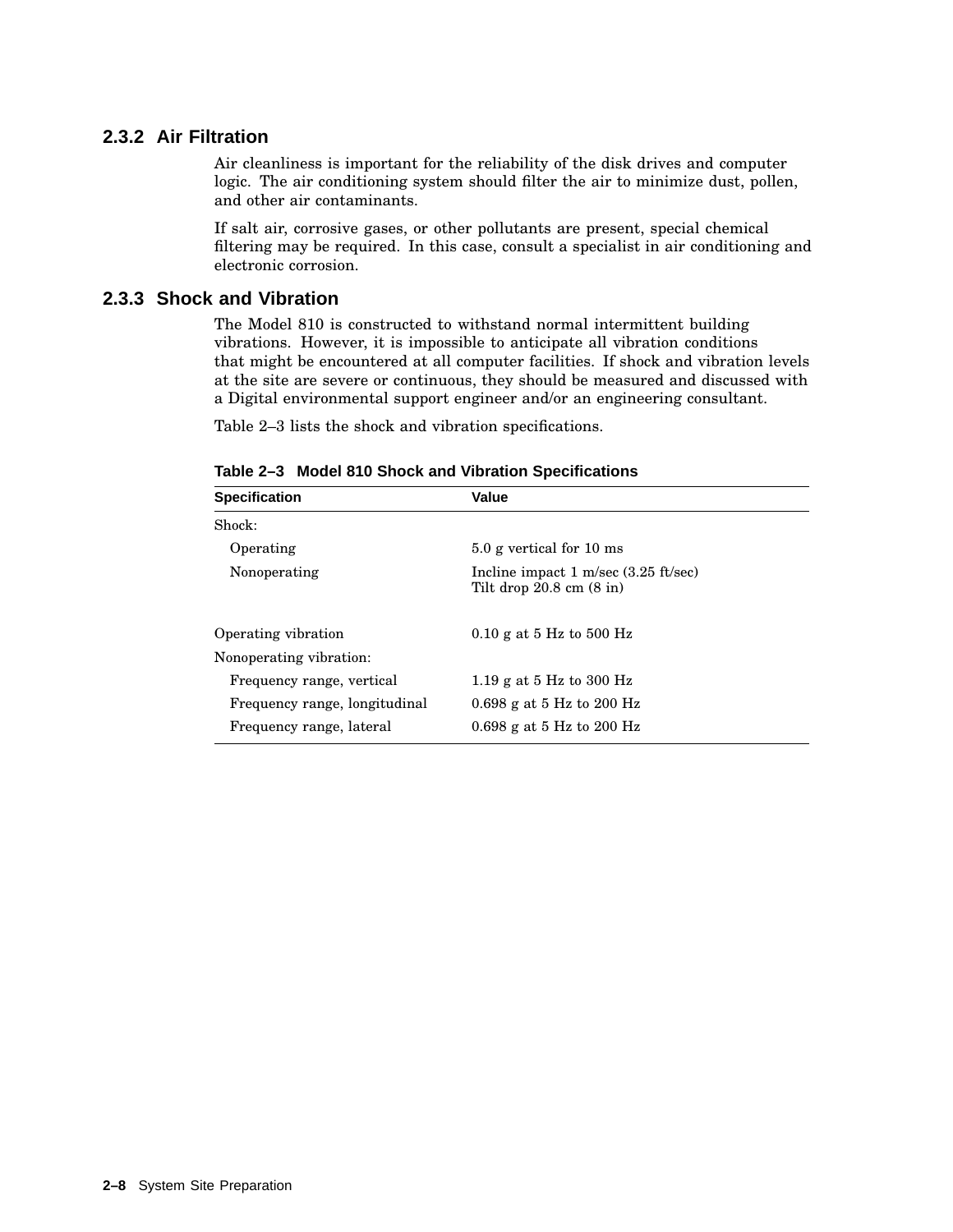**3**

## **Power and Safety Requirements**

This chapter includes:

- Power distribution and requirements
- Safety requirements

## **3.1 Power Distribution and Requirements**

## **3.1.1 Power Distribution**

To maintain redundancy, a separate, dedicated circuit is required for each zone.

The recommended power source should include three additional, unused circuits for future expansion. The electrical system must conform to applicable national and local codes and ordinances.

Convenience outlets are not provided in the cabinets. Separate circuits are required for each terminal, modem, printer, or any other additional devices connected to the system.

**Note**

An uninterruptible power supply (UPS) is classified as an orderable option. However, the UPS is a mandatory element in a Model 810 configuration for true fault tolerant operation. The UPS should not be considered an optional component.

During a total power failure, the uninterruptible power supply (UPS) supports all internal components (including logic modules and drives) for a minimum of 30 minutes. The UPS does not support any external devices such as terminals and printers.

The Model 810 system design ensures satisfactory operation on the line power supplied by most power companies. However, there are many outside variables over which Digital Equipment Corporation and your power company have no control.

Receptacles and circuit breakers should be installed and tested by a licensed electrician prior to the delivery of the system to the facility. To guard against possible malfunctions from externally radiated or conducted transient voltages, or from electrical signals superimposed on the power lines, power distribution within the facility should comply with the following requirements:

Each piece of equipment must receive ac power through a single, dedicated power receptacle and circuit breaker of the recommended value. No other equipment or loads may be connected to these circuits. See Figure 3–1, Figure 3–2, and Figure 3–3.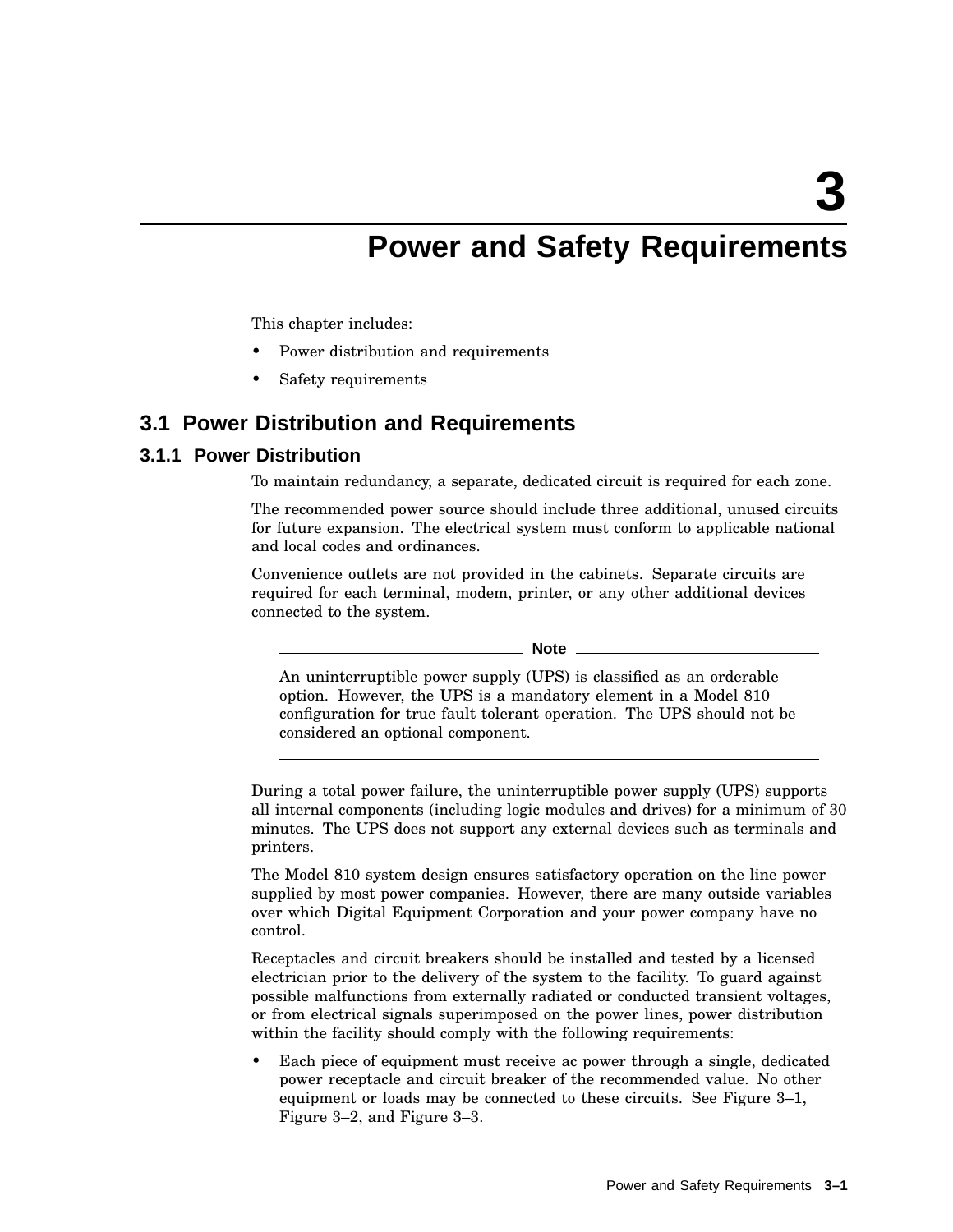- All ac power must come from the same bulk distribution panel to ensure reliable operation. If the building has dedicated lines for auxiliary power or a backup generator, the power should come from that source.
- The same ground point must be used in all circuits to the system and to any equipment connected to it. This ensures the ground (earth) references for all equipment are at the same potential. For 120 Vac installations, the potential between neutral and ground (earth) should be no greater than 1 Vac at each receptacle. In Europe, apply local standards and codes.

If circuit problems exist, rewiring and rerouting of the circuits may be necessary.



#### **Figure 3–1 Single Cabinet AC Power Distribution**

MR−0028−93RAGS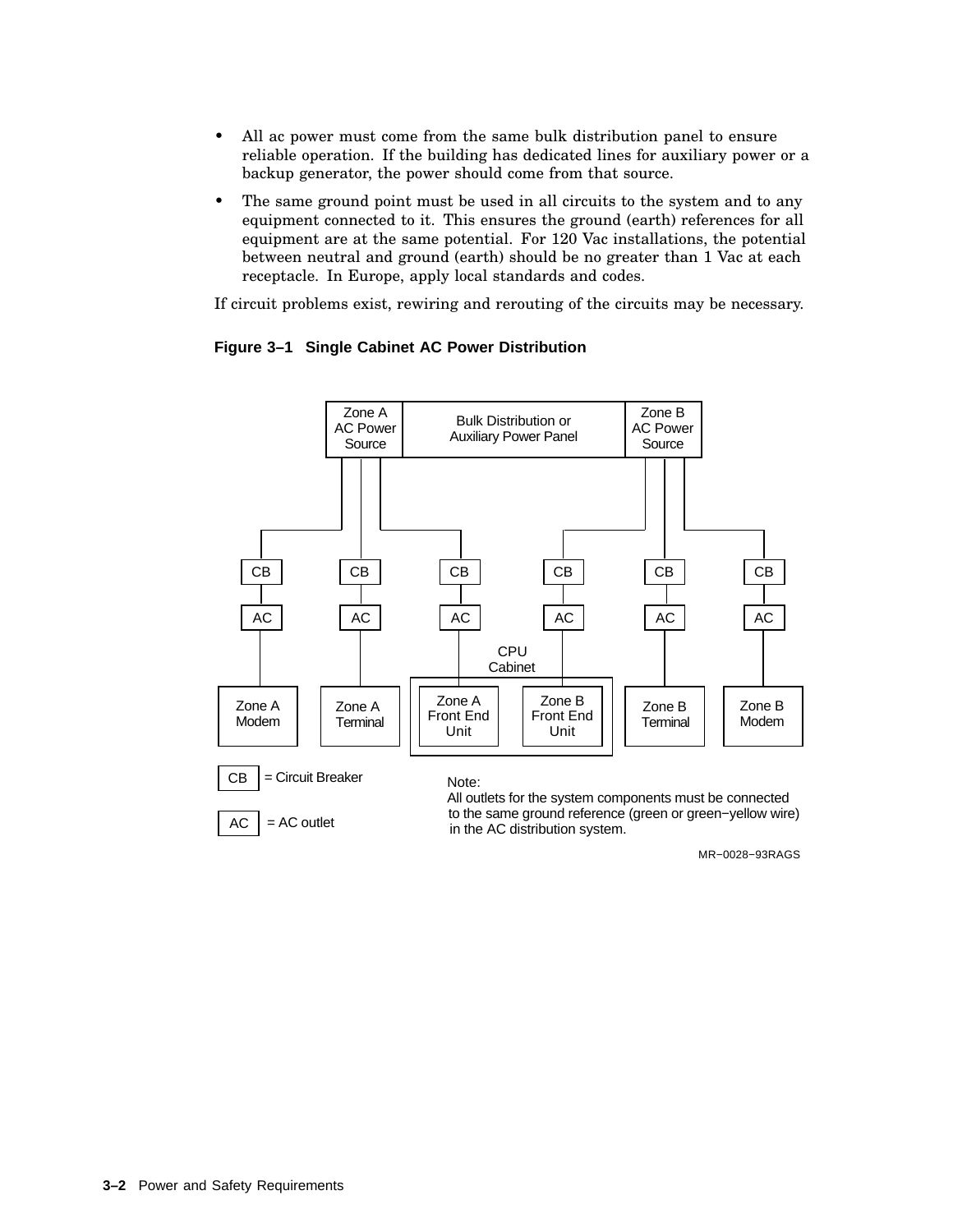

in the AC distribution system.

#### **Figure 3–2 Dual Cabinet AC Power Distribution**

= AC outlet AC

MR−0029−93RAGS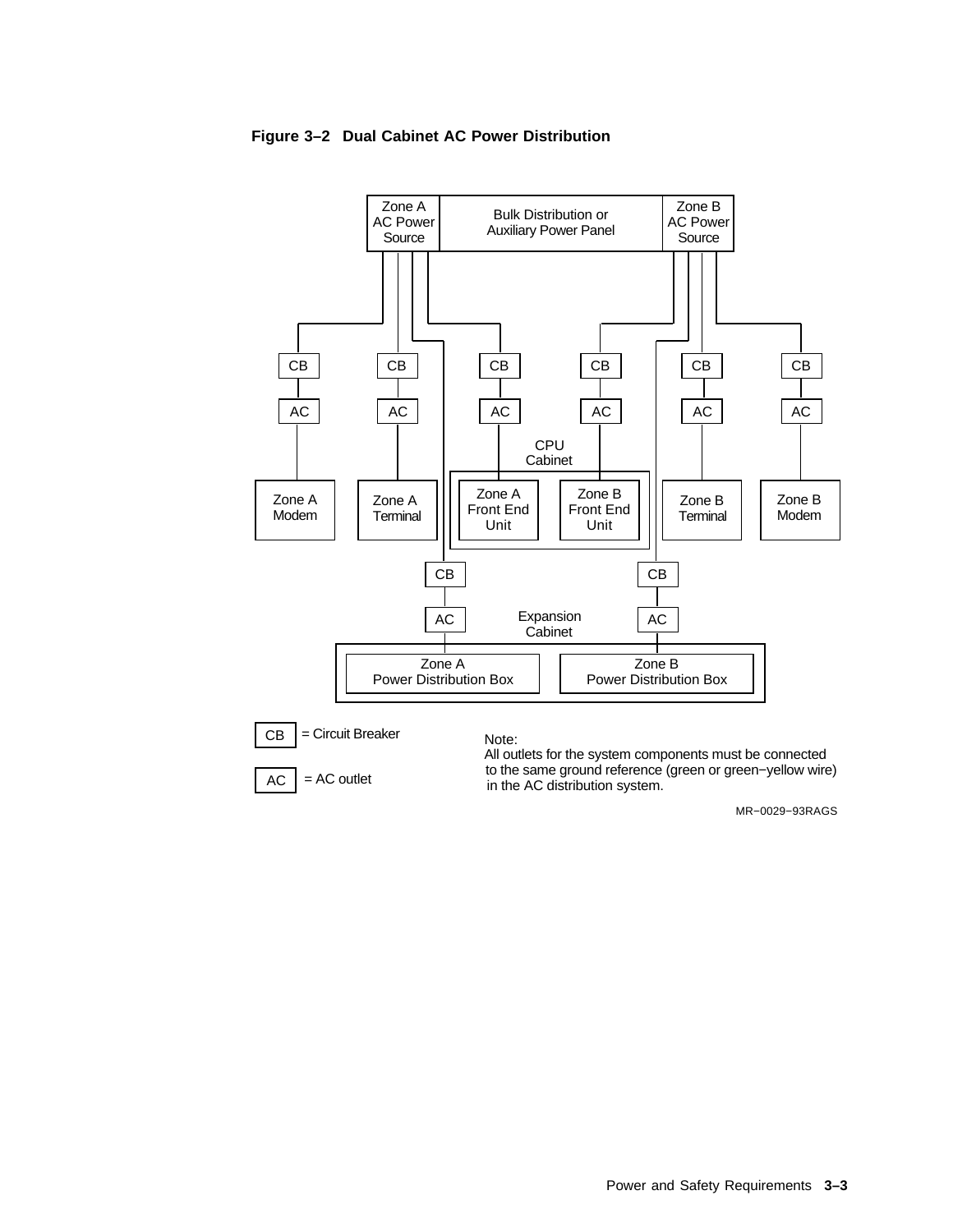

#### **Figure 3–3 AC Power Distribution with Uninterruptible Power Supplies**

Notes:

All domestic outlets for the system components must be connected to the same ground reference (green or green−yellow wire) in the AC distribution system.

The domestic UPS must be connected to a three−phase utility outlet with a connector.

The international UPS must be hardwired to a single−phase outlet. The power distribution panel must be hardwired to the UPS.

MR−0030−93RAGS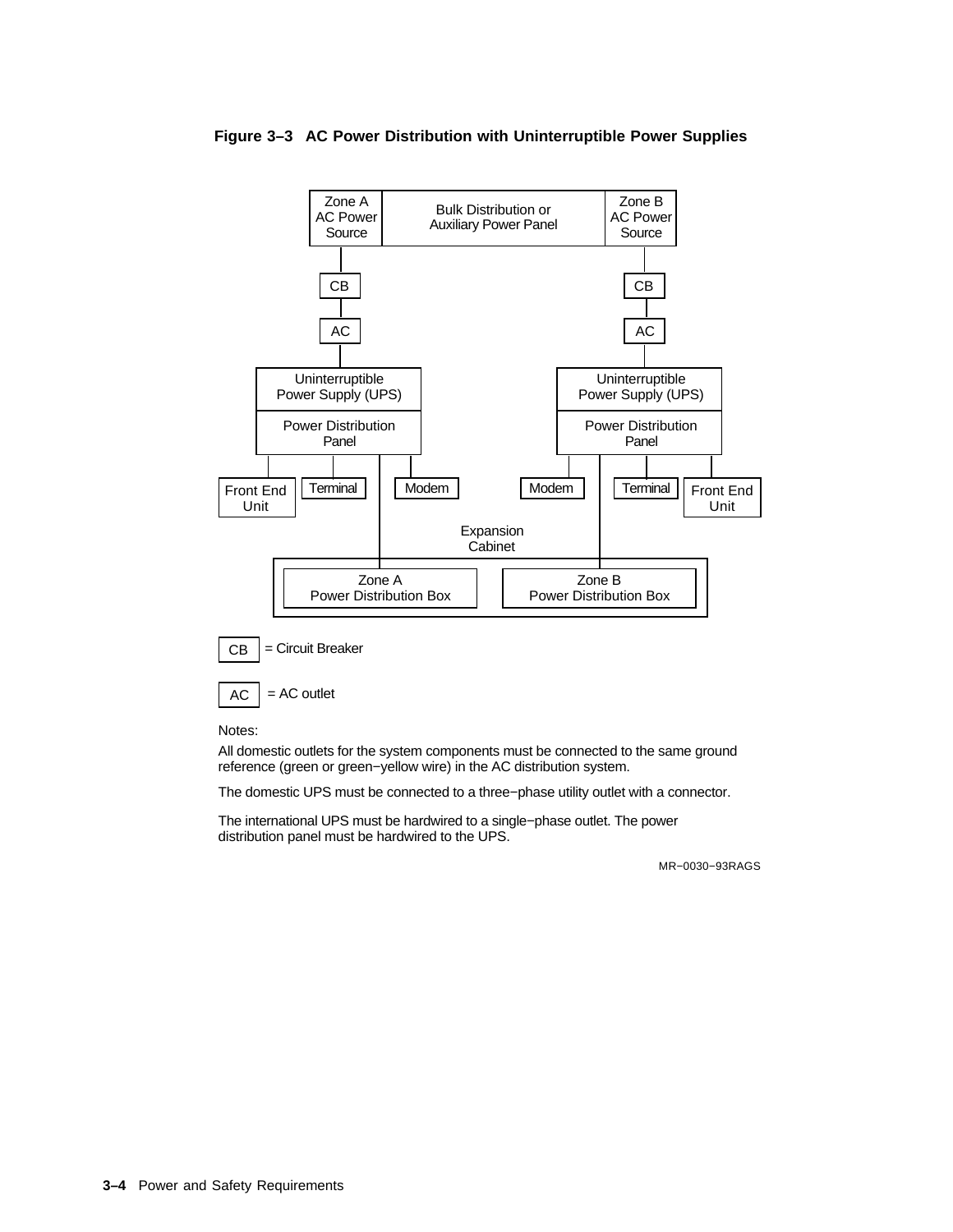## **3.1.2 Electrical System**

The electrical system within the facility should comply with the following requirements:

- The power distribution panel must be easily accessible, or a master switch or circuit breaker provided, to remove all power to the computer facility in the event of an emergency.
- The electrical system must be stable and free from electrical noise and transients. Do not connect electric motors, air conditioners, office copiers, or convenience outlets to the same circuits or panels where the system components are connected. If power disturbances cannot be avoided, power conditioning equipment may be required.
- Single-point grounding is required. This is important if the building power supplies heavy-duty electrical equipment or machinery. The ground terminals from the receptacles must be connected to the building ground only at the distribution panel. No equipment connected to the Model 810 should be connected to any other electrical box, conduit, or water pipe that could cause heavy ground currents to flow during an electrical malfunction in another part of the building.

## **3.1.3 AC Power Cables and Connectors**

Digital does not supply circuit breakers, power receptacles, or other items that may be purchased locally.

The Model 810 ac power connectors and receptacles are specified in Table 3–1.

| Plug                                 | Receptacle         |  |  |  |
|--------------------------------------|--------------------|--|--|--|
| <b>Single-Phase Power Connectors</b> |                    |  |  |  |
| 3-pin NEMA L5-20P                    | 3-pin NEMA L5-20R  |  |  |  |
| 3-pin NEMA L5-15P                    | 3-pin NEMA L5-15R  |  |  |  |
| <b>Three-Phase Power Connectors</b>  |                    |  |  |  |
| Hubbel Number 2811                   | Hubbel Number 2810 |  |  |  |
| 5-pin NEMA L21-30P                   | 5-pin NEMA L21-30R |  |  |  |
| Twist Lock 30 A                      | Twist Lock 30 A    |  |  |  |
| DEC PN 12-12314-00                   | DEC PN 12-12315-01 |  |  |  |

#### **Table 3–1 AC Power Connectors**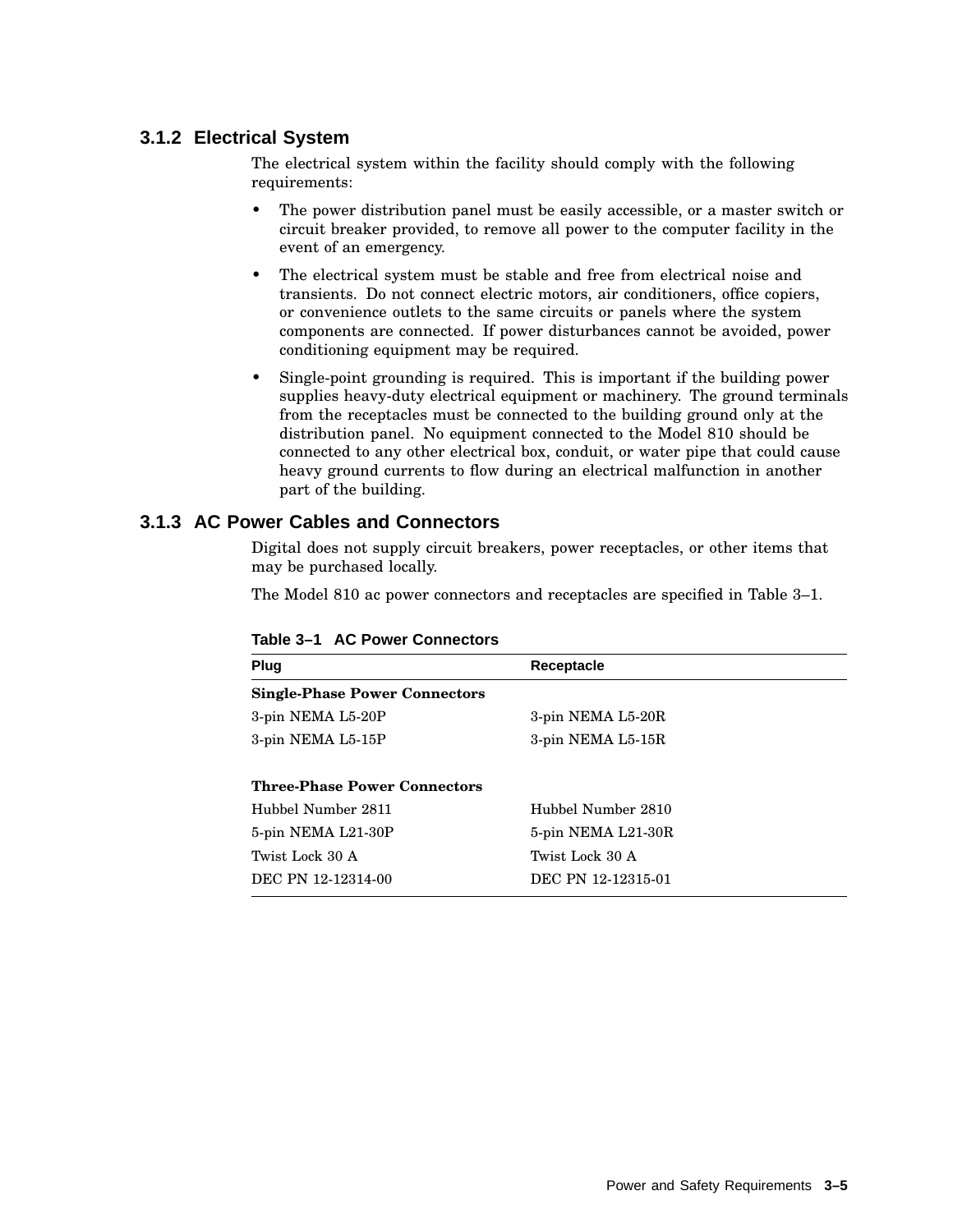The international power cables are specified in Table 3–2.

| <b>Cable Number</b> | Country                                                                                     |
|---------------------|---------------------------------------------------------------------------------------------|
| <b>BN25T-4E</b>     | Austria, Belgium, France, Germany, Finland, Netherlands, Sweden,<br>Norway, Portugal, Spain |
| <b>BN18B-4E</b>     | UK/Ireland                                                                                  |
| <b>BN27T-4E</b>     | Switzerland                                                                                 |
| <b>BN27U-4E</b>     | Denmark                                                                                     |
| <b>BN18E-4E</b>     | Italy                                                                                       |

**Table 3–2 International Power Cables**

## **3.1.4 Power Requirements**

Table 3–3 specifies the 120 Vac power requirements for the:

- Entry System, SBB 56CAA-BA
- Single Cabinet Package, SBB SV-56CAB-BA

Each zone has one power cord. The current ratings in Table 3–3 are for one zone power cord, with a fully loaded zone.

| <b>Parameter</b>           | <b>Minimum</b> | <b>Typical</b> | <b>Maximum</b> |  |
|----------------------------|----------------|----------------|----------------|--|
| Nominal voltage            |                | 120 Vac        |                |  |
| Operational voltage range  | $100$ Vac      |                | 264 Vac        |  |
| Nominal frequency          |                | 60/50 Hz       |                |  |
| Frequency range            | $47$ Hz        |                | 63 Hz          |  |
| Number of phases           |                | 1              |                |  |
| RMS steady state current:  |                |                |                |  |
| Phase A                    |                | 16A            | 20A            |  |
| Neutral N                  |                | 16A            | 20A            |  |
| Peak steady state current: |                |                |                |  |
| Phase A                    |                |                | 23.8 A         |  |
| Neutral N                  |                |                | 23.8 A         |  |
| Power consumption          |                |                | 1853 W         |  |
| Apparent power             |                |                | 1949 VA        |  |
| Power factor               |                | .95            |                |  |
|                            |                |                |                |  |

**Table 3–3 Entry System and Single Cabinet Package 120 Vac Power**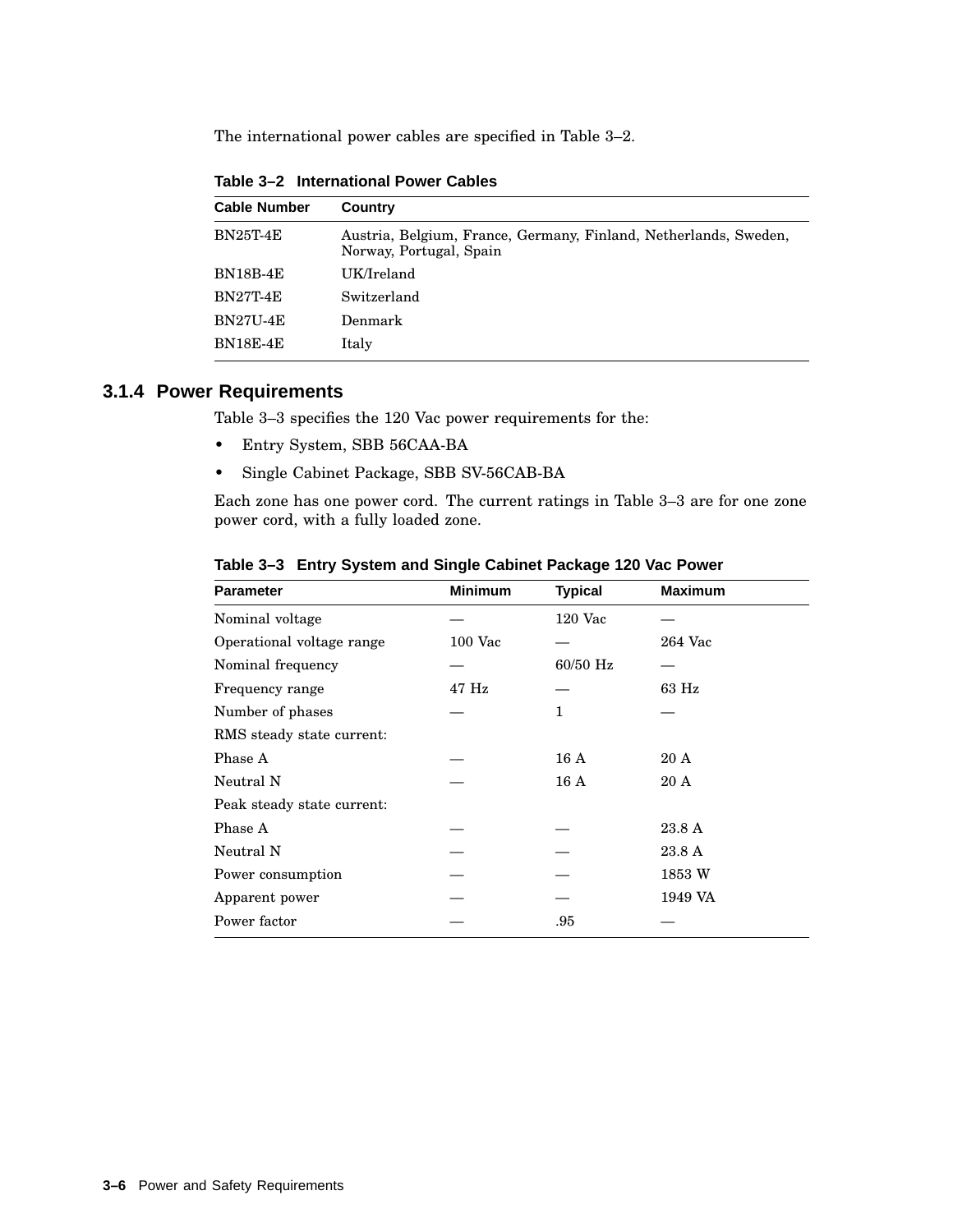Table 3–4 specifies the 240 Vac power requirements for the:

- Entry System, SBB 56CAA-BA
- Single Cabinet Package, SBB SV-56CAB-BA

Each zone has one power cable. The current ratings in Table 3–4 are for one zone power cable, with a fully loaded zone.

**Table 3–4 Entry System and Single Cabinet Package 240 Vac Power**

| <b>Parameter</b>           | <b>Minimum</b> | <b>Typical</b> | <b>Maximum</b> |  |
|----------------------------|----------------|----------------|----------------|--|
| Nominal voltage            |                | 240 Vac        |                |  |
| Operational voltage range  | $100$ Vac      |                | 264 Vac        |  |
| Nominal frequency          |                | $50$ Hz        |                |  |
| Frequency range            | 47 Hz          |                | 63 Hz          |  |
| Number of phases           |                | 1              |                |  |
| RMS steady state current:  |                |                |                |  |
| Phase A                    |                | 7.5 A          | 20A            |  |
| Neutral N                  |                | 7.5 A          | 20A            |  |
| Peak steady state current: |                |                |                |  |
| Phase A                    |                |                | 23.8 A         |  |
| Neutral N                  |                |                | 23.8 A         |  |
| Power consumption          |                |                | 1853 W         |  |
| Apparent power             |                |                | 1949 VA        |  |
| Power factor               |                | .95            |                |  |
|                            |                |                |                |  |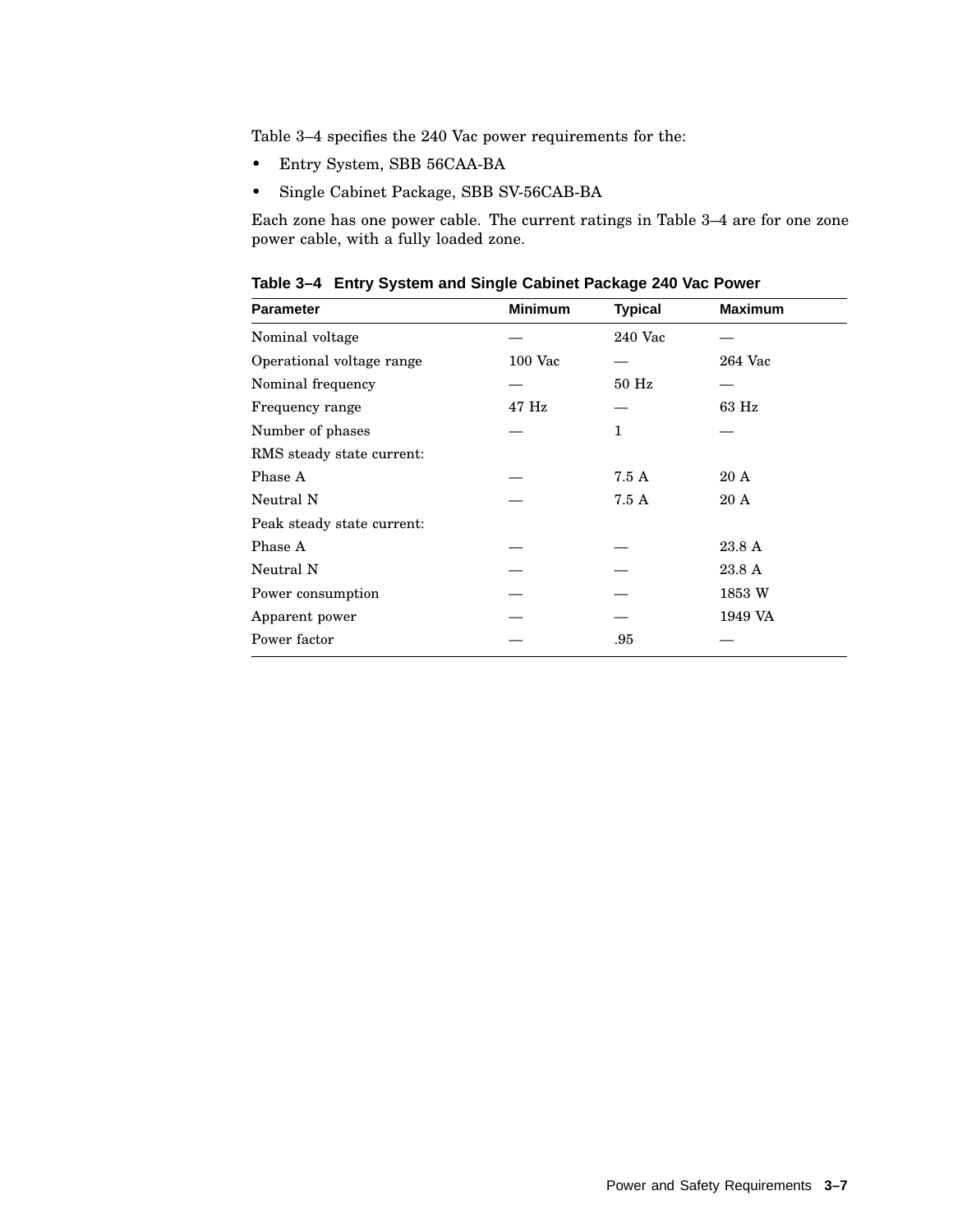Table 3–5 specifies the 120 Vac power requirements for the:

- Dual Cabinet Package, SBB SV-56CBB-BE (with power distribution boxes)
- Dual Cabinet Advantage Server, SBB DV-56CBB-BE (with power distribution boxes)

The current ratings in Table 3–5 are for each power distribution box supporting one half of a fully loaded expansion cabinet. Refer to Table 3–3 for the CPU cabinet power requirements.

| <b>Minimum</b> | <b>Typical</b> | <b>Maximum</b> |
|----------------|----------------|----------------|
|                | 120/208 Vac    |                |
| 174 Vac        |                | 264 Vac        |
|                | 60/50 Hz       |                |
| 47 Hz          |                | 63 Hz          |
|                | $\mathbf{1}$   |                |
|                |                |                |
|                |                | NA             |
|                |                | 8.2A           |
|                |                | 8.2 A          |
|                |                | 14 A           |
|                |                |                |
|                |                | NA             |
|                |                | 12A            |
|                |                | 12A            |
|                |                | 17 A           |
|                |                | 1853 W         |
|                |                | 1949 VA        |
|                | .95            |                |
|                |                |                |

**Table 3–5 Dual Cabinet/Advantage Server 120 Vac Power**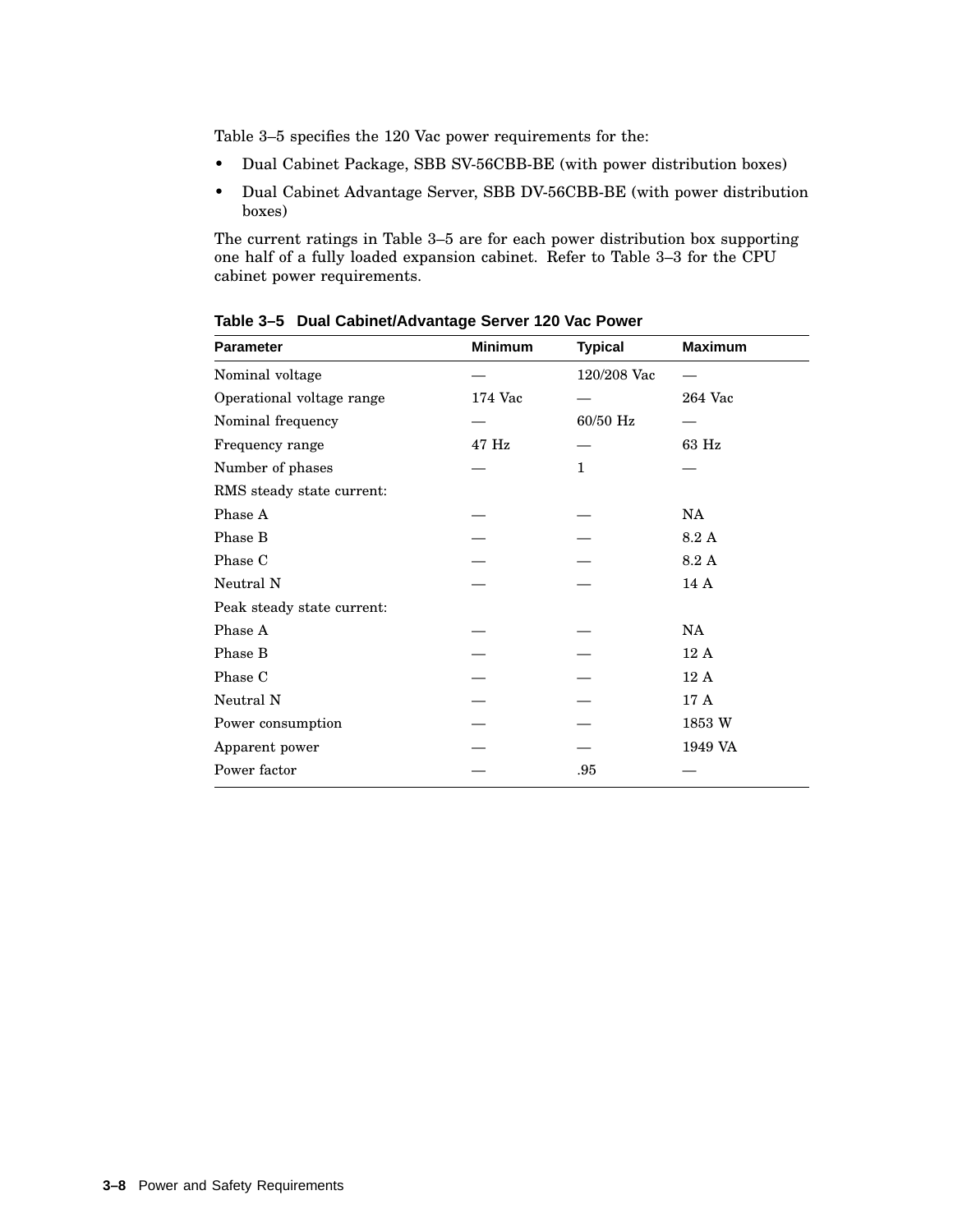Table 3–6 specifies the 240 Vac power requirements for the:

- Dual Cabinet Package, SBB SV-56CBB-BJ (with power distribution boxes)
- Dual Cabinet Advantage Server, SBB DV-56CBB-BJ (with power distribution boxes)

The current ratings in Table 3–6 are for each power distribution box supporting one half of a fully loaded expansion cabinet. Refer to Table 3–3 for the CPU cabinet power requirements.

| <b>Parameter</b>           | <b>Minimum</b> | <b>Typical</b> | <b>Maximum</b> |
|----------------------------|----------------|----------------|----------------|
| Nominal voltage            |                | 220/240 Vac    |                |
| Operational voltage range  | 100 Vac        |                | 264 Vac        |
| Nominal frequency          |                | 60/50 Hz       |                |
| Frequency range            | $47$ Hz        |                | 63 Hz          |
| Number of phases           |                | 1              |                |
| RMS steady state current:  |                |                |                |
| Phase A                    |                |                | 8.2A           |
| Neutral N                  |                |                | 12A            |
| Peak steady state current: |                |                |                |
| Phase A                    |                |                | 12A            |
| Neutral N                  |                |                | 12A            |
| Power consumption          |                |                | 1853 W         |
| Apparent power             |                |                | 1949 VA        |
| Power factor               |                | .95            |                |

**Table 3–6 Dual Cabinet/Advantage Server 240 Vac Power**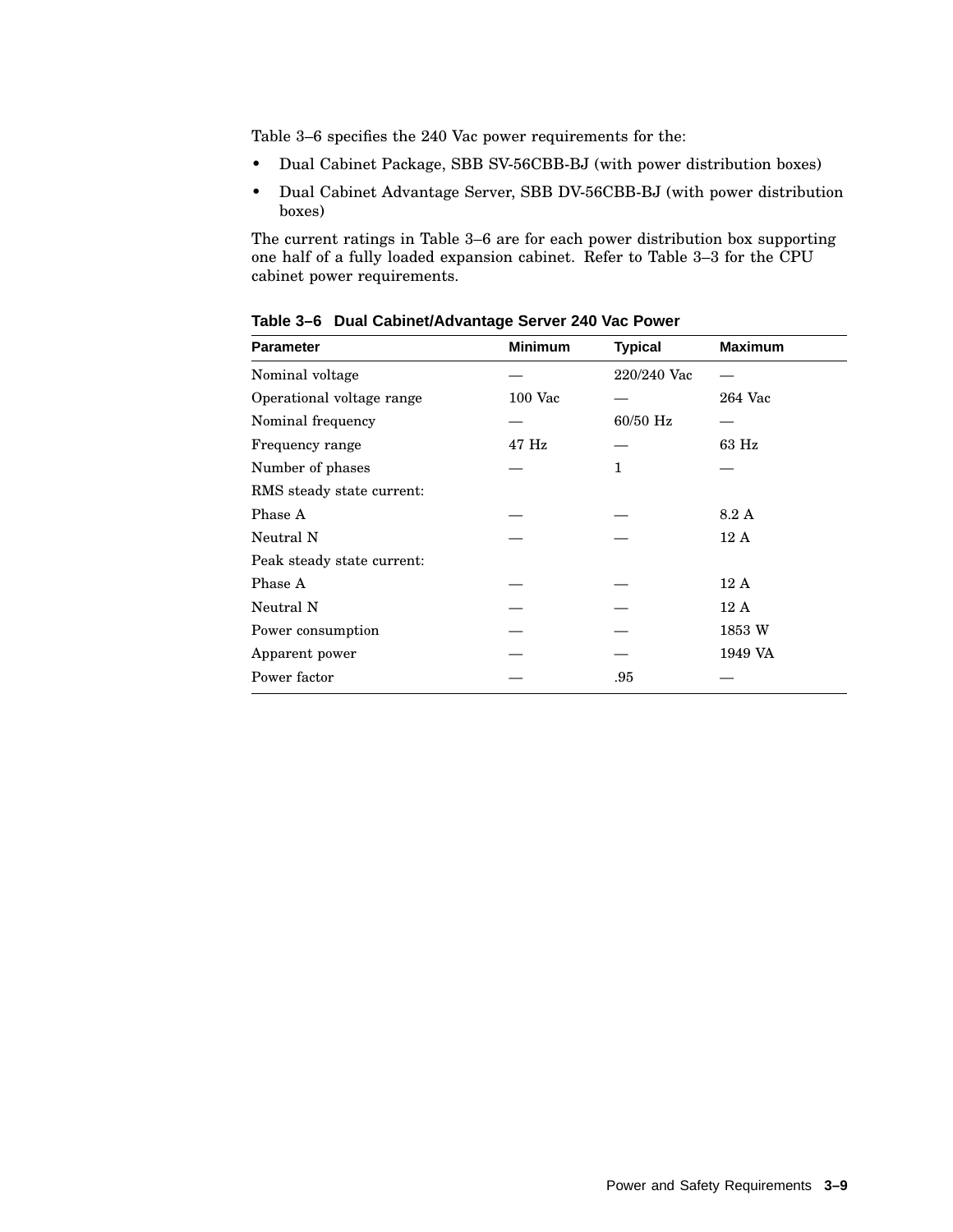Table 3–7 specifies the 120 Vac power requirements for the:

- Dual Cabinet Package, SBB SV-56CBB-BE (with power distribution boxes and uninterruptible power supplies)
- Dual Cabinet Advantage Server, SBB DV-56CBB-BE (with power distribution boxes and uninterruptible power supplies)

The current ratings in Table 3–7 are for each power distribution box supporting one half of a fully loaded expansion cabinet. Refer to Table 3–3 for the CPU cabinet power requirements.

| <b>Parameter</b>                          | <b>Minimum</b> | <b>Typical</b> | <b>Maximum</b>              |
|-------------------------------------------|----------------|----------------|-----------------------------|
| Nominal voltage                           |                | $120$ Vac      |                             |
| Operational voltage range                 | <b>100 Vac</b> |                | 264 Vac                     |
| Nominal frequency                         |                | 60/50 Hz       |                             |
| Frequency range                           | 47 Hz          |                | 63 Hz                       |
| Number of phases                          |                | 3              |                             |
| RMS steady state current:                 |                |                |                             |
| Phase A                                   |                | 9 A            | $15~\mathrm{A}~^1$          |
| Phase B                                   |                | 9 A            | $15 \text{ A}$ <sup>1</sup> |
| Phase C                                   |                | 9 A            | 0 <sup>1</sup>              |
| Neutral N                                 |                | $\theta$       | $26$ A $^1$                 |
| Peak steady state current:                |                |                |                             |
| Phase A                                   |                | 13A            | $21 \text{ A}^1$            |
| Phase B                                   |                | 13A            | $21 \text{ A}^1$            |
| Phase C                                   |                | 13 A           | 0 <sup>1</sup>              |
| Neutral N                                 |                |                | $37 \text{ A}^1$            |
| Power consumption                         |                |                | 1853 W                      |
| Apparent power                            |                |                | 1949 VA                     |
| Power factor                              |                | .95            |                             |
| <sup>1</sup> Current rating during bypass |                |                |                             |

**Table 3–7 Dual Cabinet Package/Advantage Server 120 Vac Power**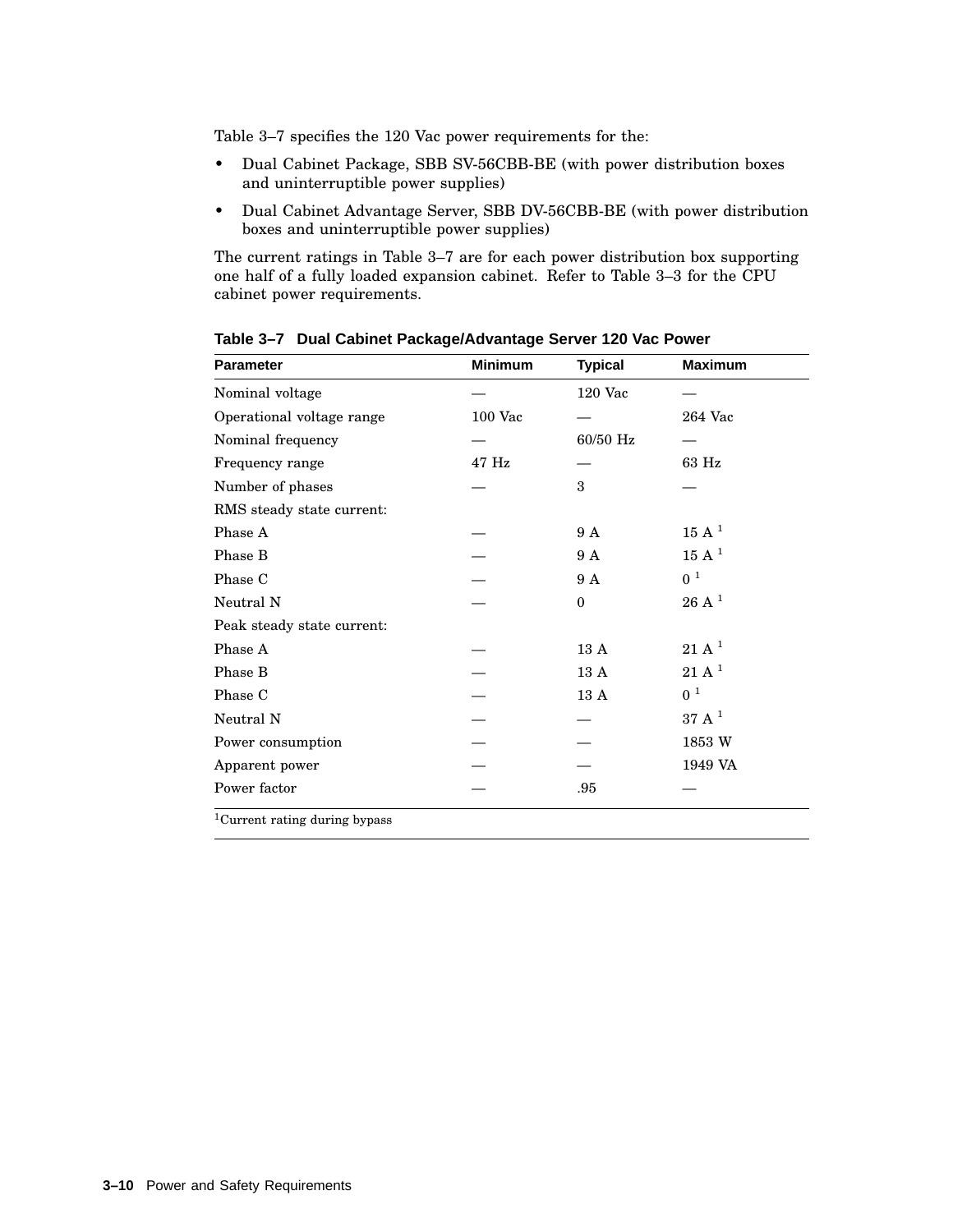Table 3–8 specifies the 240 Vac power requirements for the:

- Dual Cabinet Package, SBB SV-56CBB-BJ (with power distribution boxes and optional uninterruptible power supplies)
- Dual Cabinet Advantage Server, SBB DV-56CBB-BJ (with power distribution boxes and optional uninterruptible power supplies)

The current ratings in Table 3–8 are for each power distribution box supporting one half of a fully loaded expansion cabinet. Refer to Table 3–3 for the CPU cabinet power requirements.

| <b>Parameter</b>           | <b>Minimum</b> | <b>Typical</b> | <b>Maximum</b> |
|----------------------------|----------------|----------------|----------------|
| Nominal voltage            |                | 240 Vac        |                |
| Operational voltage range  | $100$ Vac      |                | 264 Vac        |
| Nominal frequency          |                | $50$ Hz        |                |
| Frequency range            | $47$ Hz        |                | 63 Hz          |
| Number of phases           |                | 1              |                |
| RMS steady state current:  |                |                |                |
| Phase A                    |                | 15A            | 15A            |
| Neutral N                  |                | 15A            | 15A            |
| Peak steady state current: |                |                |                |
| Phase A                    |                |                | 21 A           |
| Neutral N                  |                |                | 21 A           |
| Power consumption          |                |                | 1853 W         |
| Apparent power             |                |                | 1949 VA        |
| Power factor               |                | .95            |                |

**Table 3–8 Dual Cabinet Package/Advantage Server 240 Vac Power**